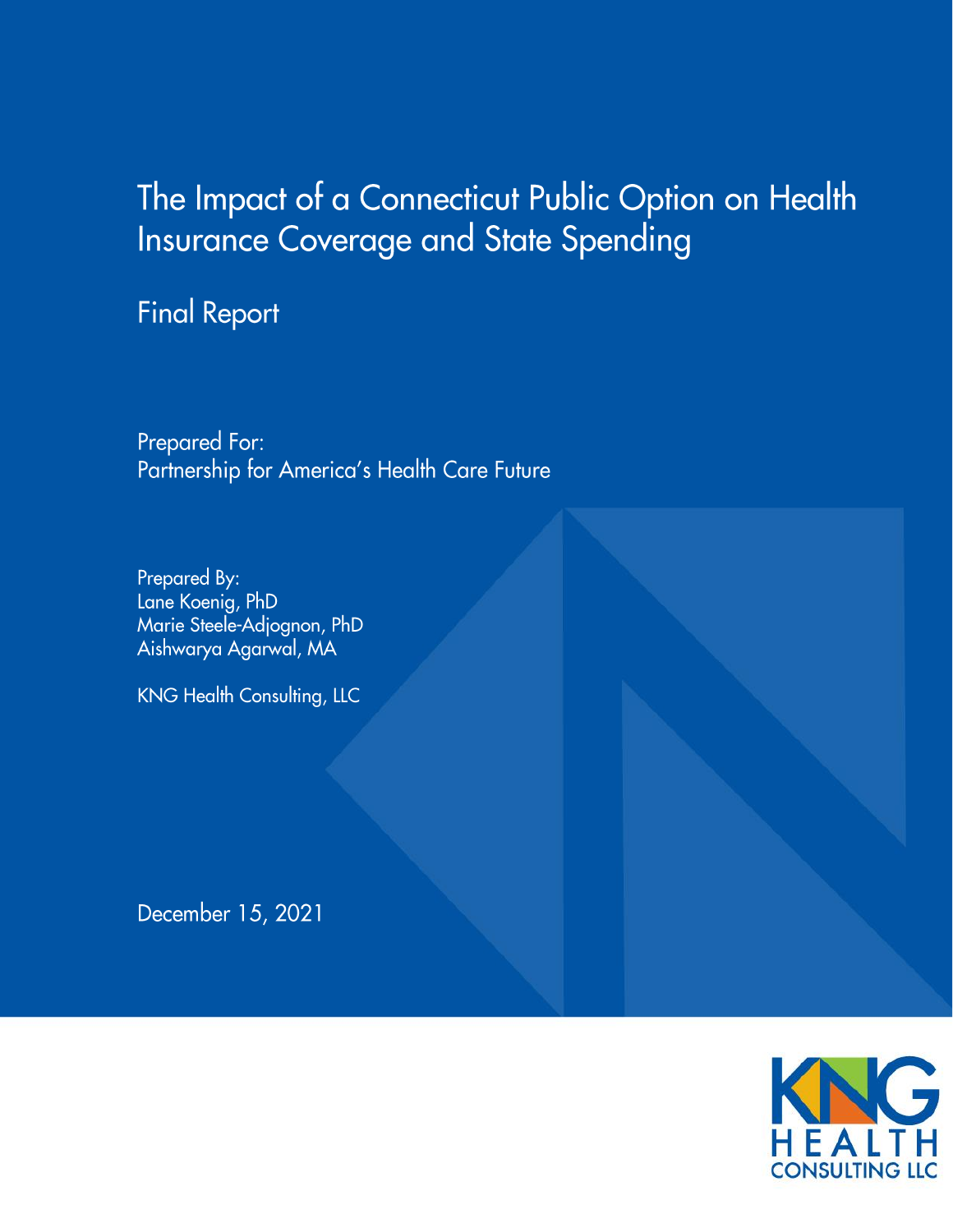# **About KNG Health Consulting, LLC**

KNG Health Consulting, LLC, is a health economics and policy consulting company assisting clients across all sectors of the healthcare industry. The company's work focuses on two main practice areas: Healthcare Reform and Payment Innovation (HRPI); and Evaluation and Health Economics (EHE). In the HRPI practice, KNG Health's experts work with our clients to estimate the effects of a wide range of healthcare reform and payment innovation policies, ranging from modeling innovative state and federal proposals to reduce health insurance premiums to facilitating learning systems for providers on alternative payment models. In the EHE practice, KNG Health's experts conduct studies on the efficiency, effectiveness, and value of medical interventions using big and small data, applying careful research designs, and translating findings into actionable results.

KNG Health is a small, woman- and minority-owned business located in the Washington, DC metropolitan area.

# **Acknowledgments**

Many individuals at KNG Health contributed to the development of this report. We wish to acknowledge the contributions of Elizabeth Hamlett, Jennifer Nguyen, Sheila Sankaran, Robert Saunders, Julia Sheriff, and Aig Unuigbe.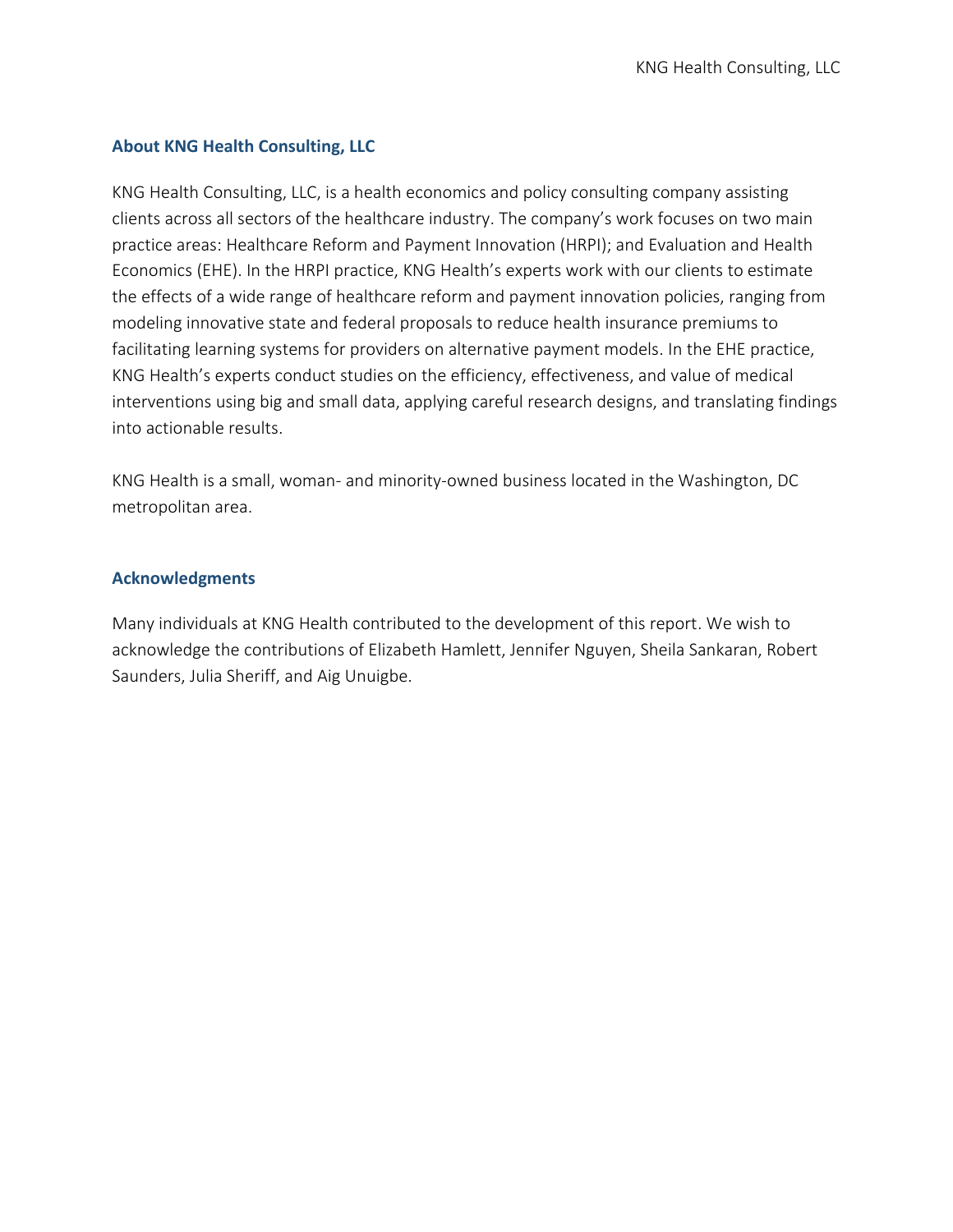# Contents

| $\mathbf{L}$   |  |
|----------------|--|
| II.            |  |
|                |  |
| b.             |  |
|                |  |
| III.           |  |
|                |  |
| b <sub>1</sub> |  |
|                |  |
| IV.            |  |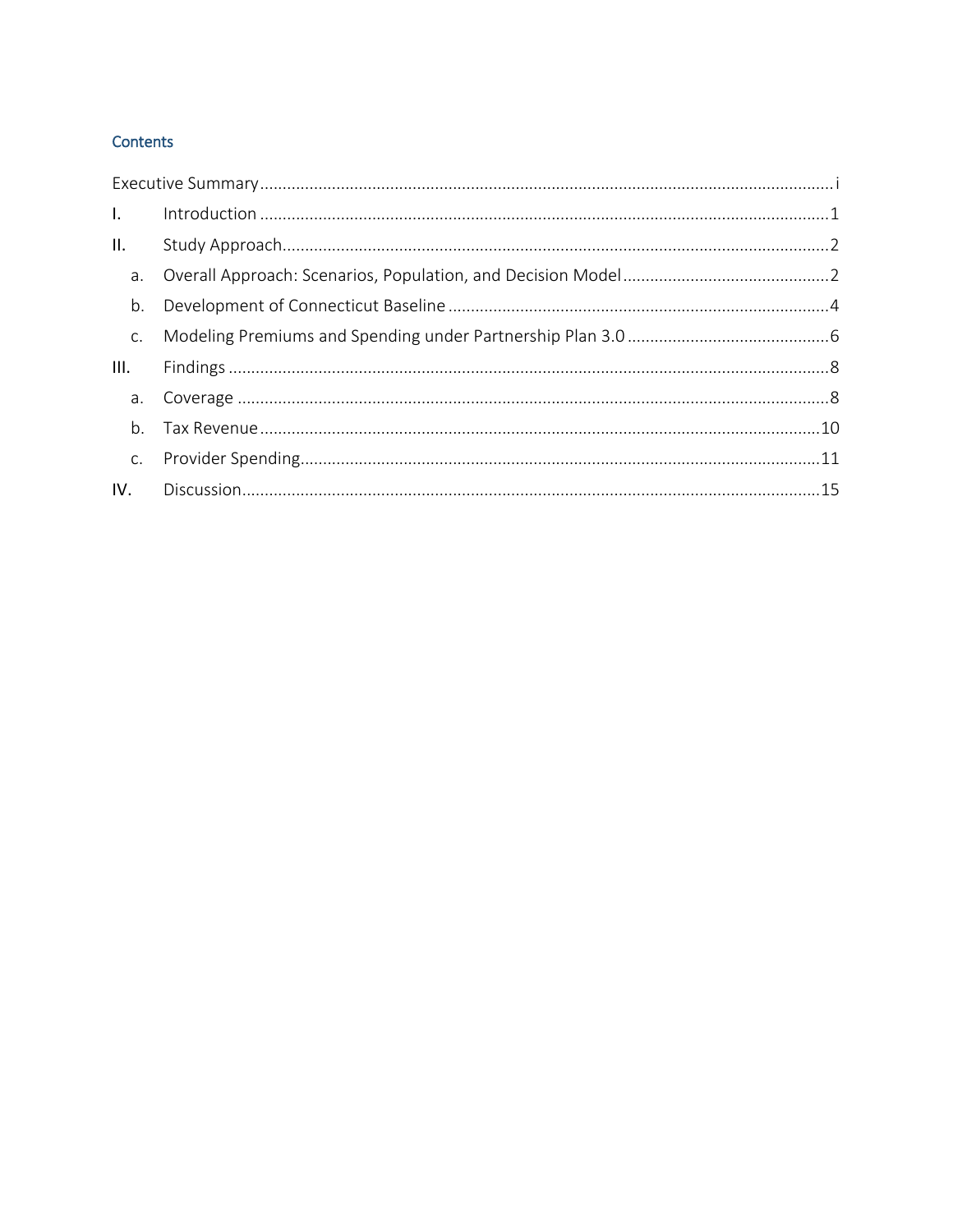#### <span id="page-3-0"></span>**Executive Summary**

For the last few legislative sessions, the Connecticut legislature has considered state healthcare reform proposals whose common element is the implementation of a state administered health plan (or public option). Connecticut Senate Bill No. 842 (SB 842), introduced during the January 2021 legislative session, would expand access to a state-administered insurance plan to small businesses, non-profit organizations of any size, and multiemployer groups (i.e., unions). Critics of the proposal have raised concerns regarding the impact of an expanded public option in Connecticut on state tax revenue as well as whether premiums would be sufficient to cover expenses.

The Partnership for America's Healthcare Future (PAHCF) engaged KNG Health Consulting, LLC (KNG Health) to assess the effects of a public option in Connecticut, similar to that proposed in SB 842, on coverage, state spending, and state tax revenue. Consistent with the legislation, we model a stateadministered plan that would be similar to the state employees plan in terms of deductibles, copayments for services, and out-of-pocket maximums. To complete the study, we used the KNG Health Reform Model (KNG-HRM), a microsimulation model used to estimate national and state-level impacts of healthcare reform proposals. We model a state public option that is accessible to eligible employers and their employees and examine several scenarios under different assumptions of employer "take up" of a public option (ranging from 25% to 75% among eligible employers and unions) and employer eligibility (i.e., < 50 employees or < 100 employees).

We find that existing state revenue from premium taxes and health insurance assessments would fall significantly under a public option, requiring the state to increase taxes on businesses and individuals. With respect to premium tax revenue, we found that the direct reduction in premium tax revenue for the state would be between \$26 million (with 25% take up and small firms defined as those with fewer than 50 employees) and \$45 million (with 75% take up and small firms defined as those with fewer than 100 employees) in 2023. After accounting for all private health insurance taxes and assessments, we project taxes and assessments to fall by between \$71 and \$122 million in 2023. In addition, we estimate that provider reimbursement rates would need to fall by roughly 15 percent to ensure the public option was on secure financial footing, or potential underfunding would need to be covered by other state dollars. A reduction of this amount in provider rates in the public option translates to a reduction of 5.6 percent in total spending for the population of interest if take up of the public option was 75 percent among small firms defined as those having 100 or fewer employees, and a reduction of 4.5 percent if the take up of public option was 25 percent among small firms defined as those having 50 or fewer employees.

We also estimated the additional state revenue that may be required under the Partnership Plan 3.0 to replace lost tax revenue and ensure financial sustainability of the plan if provider reimbursement rates were not reduced. For the scenario with 75 percent take up and small firms defined as those with fewer than 100 employees, we estimate that the state may need to collect an extra \$1.152 billion in 2023. For the scenario with 25 percent take up and small firms defined as those with fewer than 50 employees, we estimate that the state may need to collect an extra \$816 million.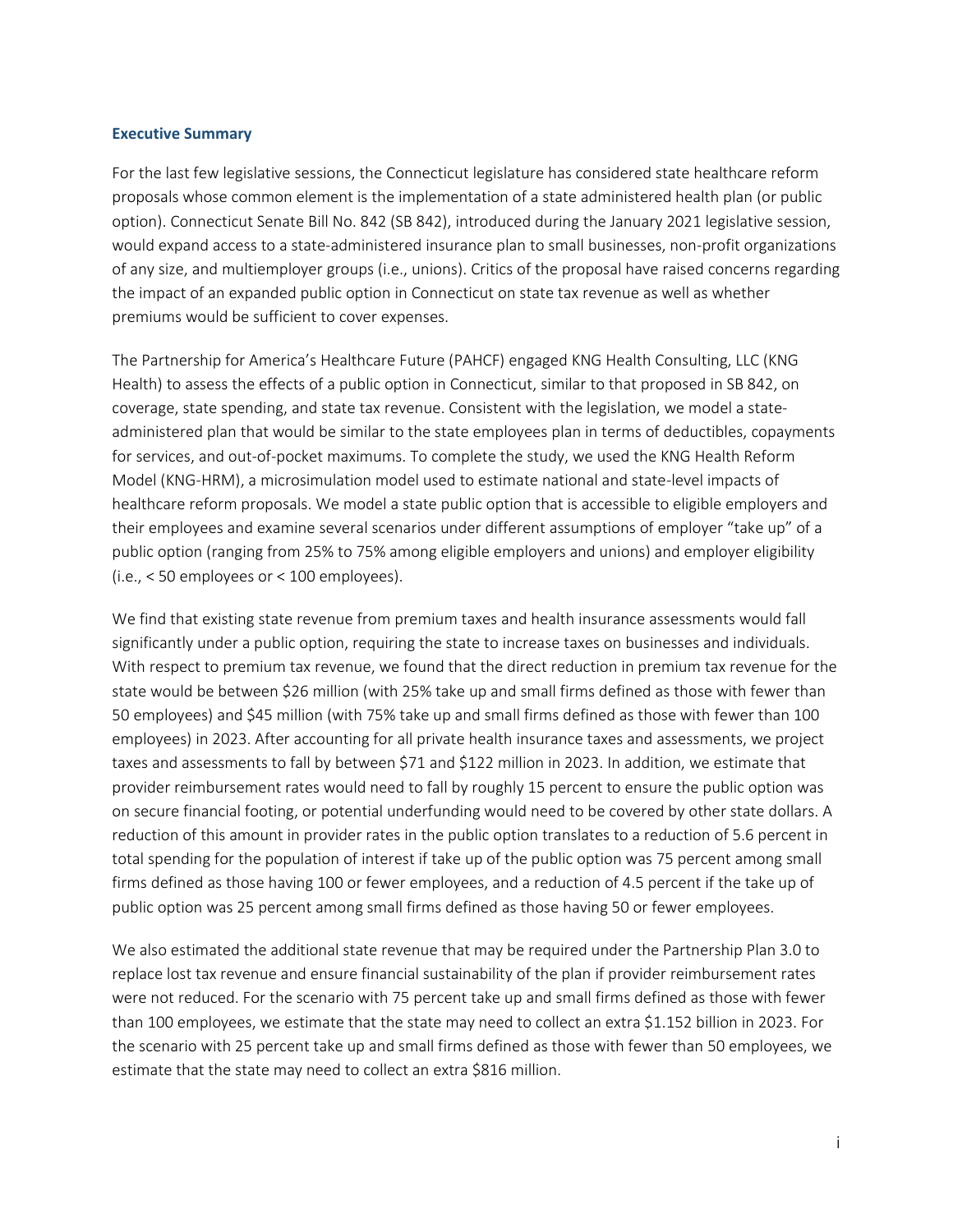As Connecticut debates introducing a public option for small employers and, potentially, others in the state, the tax implications of both lost premium related tax revenue and financial requirements to ensure stability of the plan should be considered.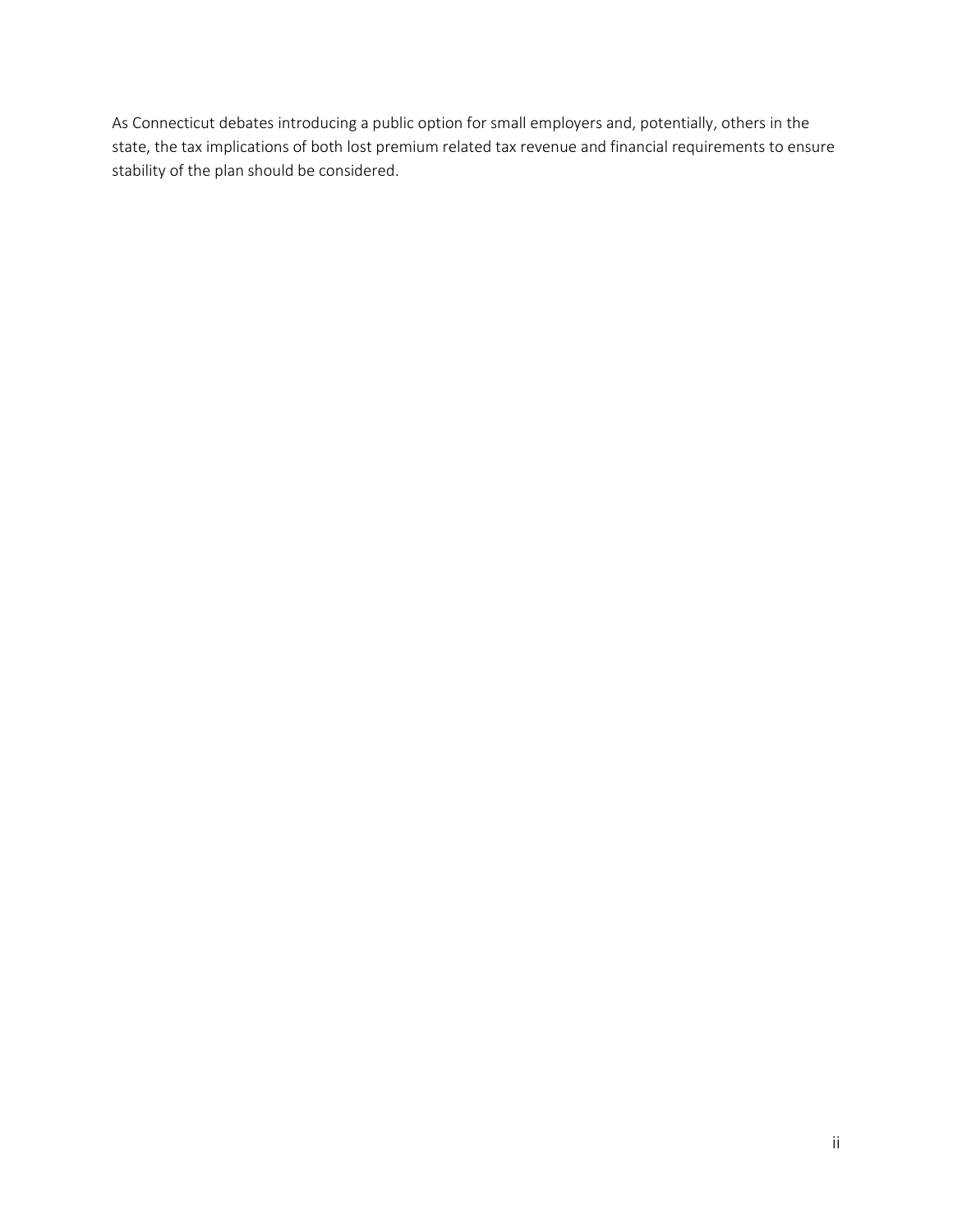#### <span id="page-5-0"></span>**I. Introduction**

For the last few legislative sessions, the Connecticut legislature has considered state healthcare reform proposals whose common element is the implementation of a state administered health plan (or public option). Currently, the state of Connecticut offers Connecticut Partnership Plan 2.0 (Partnership Plan) to non-state public employees, which includes employees of a municipality or other subdivision of the state. Connecticut Senate Bill No. 842 (SB 842)<sup>1</sup>, introduced during the January 2021 legislative session, would expand access to a state-administered insurance plan, similar to the Partnership Plan, to small businesses, non-profit organizations of any size, and multiemployer groups (i.e., unions). Supporters of the legislation argue that a Partnership Plan 3.0 would inject added competition into the employer insurance market and, as a result, reduce insurance costs. (For ease of presentation, we refer to the expanded public option plan as Partnership Plan 3.0.)

Critics of the proposal have raised concerns regarding an expansion of a public option in Connecticut on a number of dimensions. First, private insurers in the state pay a premium tax, as well as other taxes, that presumably would not be required of the Partnership Plan 3.0. As a result, state tax revenue would fall as employers moved their coverage from private insurance to the public option. The state would have to replace this lost revenue through additional taxes on business and individuals in the state. 2 Second, the Partnership Plan 2.0 appears to have been underfunded between July 2017 through June 2019, with spending by the plan on clinical services and quality improvement exceeding premiums (i.e., medical loss ratio greater than 100%).<sup>3</sup> Although Partnership Plan 2.0 medical loss ratios fell below 100 percent between July 2019 and December 2020, this period includes the COVID-19 public health emergency (PHE), during which overall healthcare utilization was down significantly from prior years. Such underfunding of the insurance product is not sustainable and would require the state to either raise premiums, reduce spending, or use other state funds to offset losses.

The Partnership for America's Healthcare Future (PAHCF) engaged KNG Health Consulting, LLC (KNG Health) to assess the effects of a public option in Connecticut, similar to that proposed in SB 842, on coverage, state spending, and state tax revenue. Consistent with the legislation, we model a stateadministered plan that would be similar to the state employees plan in terms of deductibles, copayments for services, and out-of-pocket maximums. To complete the study, we used the KNG Health Reform Model (KNG-HRM), a microsimulation model used to estimate national and state-level impacts of healthcare reform proposals. We model several scenarios under different assumptions of employer "take up" of a public option and employer eligibility, under the assumption that the medical loss ratio (MLR) would match the Partnership Plan 2.0 (in the period prior to the COVID-19 PHE).

 $\overline{a}$ 

<sup>1</sup> https://www.cga.ct.gov/2021/TOB/S/PDF/2021SB-00842-R00-SB.PDF

<sup>&</sup>lt;sup>2</sup> Relatedly, insurers in the state have argued that the potential loss of business in the state may result in loss employment and insurers choosing to move their offices out of the state. These potential responses to a public option in Connecticut are beyond the scope of this study.

<sup>3</sup> Connecticut Partnership Plan Status Update 2021. Available at https://carecompass.ct.gov/partnershipupdate\_2021\_web/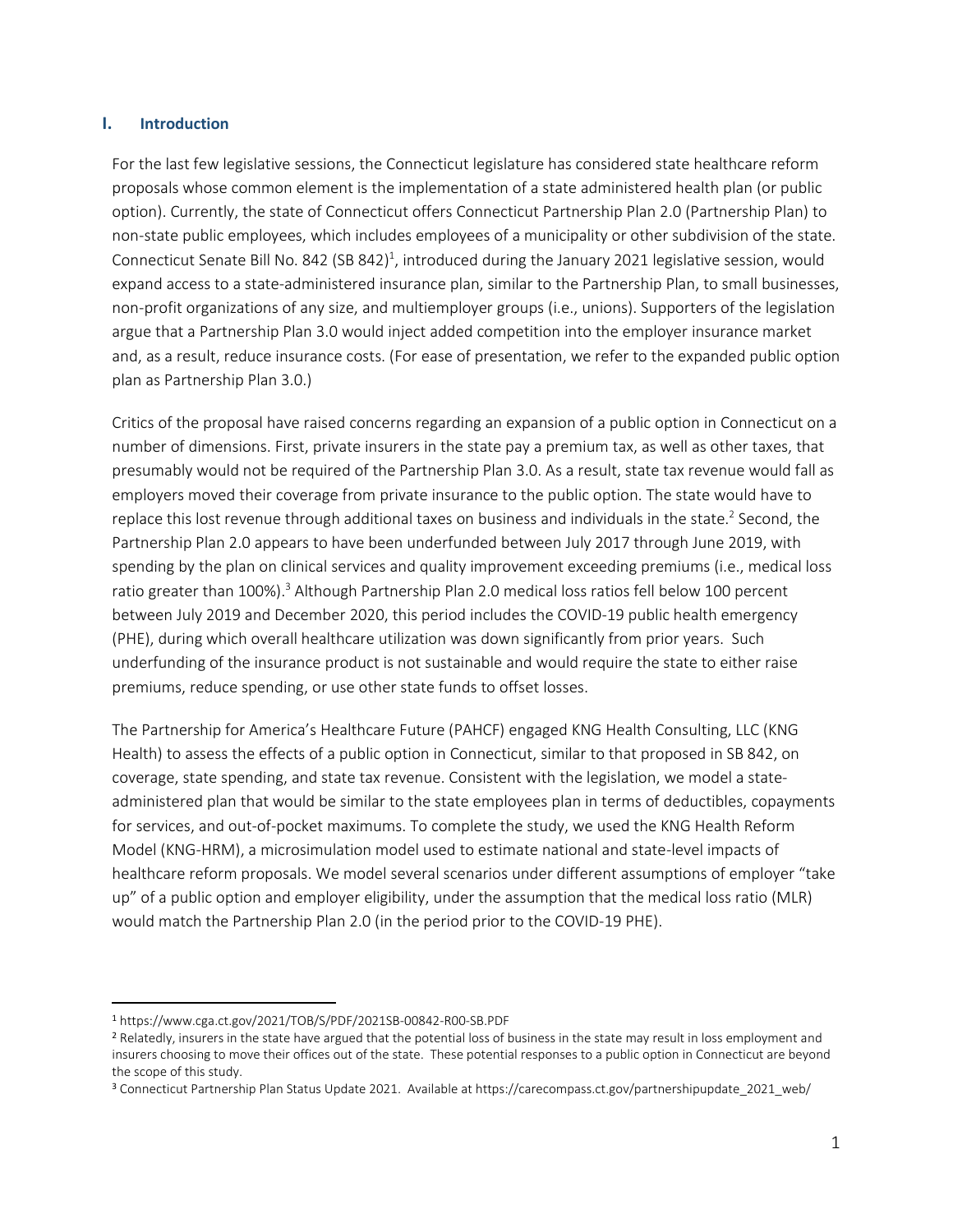## <span id="page-6-0"></span>**II. Study Approach**

 $\overline{a}$ 

To complete the study, we built on the KNG-HRM version recently used to assess the effects of enhancement to the Affordable Care Act (ACA) on coverage and spending.<sup>4</sup> In this study, we use the baseline estimates from our prior analysis and limit the sample to households in Connecticut. A detailed appendix on the KNG-HRM is available online [\(https://www.knghealth.com/kng-health-develops-health](https://www.knghealth.com/kng-health-develops-health-reform-model/)[reform-model/\)](https://www.knghealth.com/kng-health-develops-health-reform-model/). We briefly describe methods specifically to adopting the KNG-HRM to assess the impact of a public option in Connecticut.

## <span id="page-6-1"></span>a. Overall Approach: Scenarios, Population, and Decision Model

We estimated coverage for 2023 using policies in place prior to the passage of the American Rescue Plan Act (ARPA) as our baseline. Throughout the analysis we limit the Connecticut population to those under the age of 65 who are not enrolled in government assistance programs (Medicare, Medicaid, Tricare, VA, or Indian Health Services). We also removed all employees and dependents of Federal, state, and local government workers from our sample since they are not the population of interest for the Partnership Plan 3.0.

We model take up of the Partnership Plan 3.0 by employers and the impact on coverage, healthcare spending, and state tax revenue. We model a total of six scenarios that vary in terms of eligibility for the public option and take-up rates (Figure 1). In all scenarios, unions and non-profits of any size are eligible to enroll in the public option. In Scenarios 1 through 3, employers with fewer than 50 workers are also eligible to join. In scenarios 4 through 6, employers with fewer than 100 workers are eligible to join. We note that SB 842 defines a small employer as fewer than 50 employees. Nevertheless, we examined an alternative definition for small employer.

|          |                                         | Eligibility                              |               | Take Up Rates      |     |     |     |
|----------|-----------------------------------------|------------------------------------------|---------------|--------------------|-----|-----|-----|
| Scenario | < 50<br>Employees at<br>For-Profit Firm | < 100<br>Employees at<br>For-Profit Firm | <b>Unions</b> | <b>Non-Profits</b> | 25% | 50% | 75% |
| Baseline |                                         |                                          |               |                    | -   |     |     |
|          |                                         |                                          |               |                    |     |     |     |
|          |                                         |                                          |               |                    |     |     |     |
|          |                                         |                                          |               |                    |     |     |     |
|          |                                         |                                          |               |                    |     |     |     |
|          |                                         |                                          |               |                    |     |     |     |
| 6        |                                         |                                          |               |                    |     |     |     |

#### Figure 1: Firm Eligibility to Enroll in Partnership Plan 3.0 and Take Up Rates Assumed under each Scenario

<sup>4</sup> Koenig, L, Steele-Adjognon, M, Agarawal, A. Building on the Affordable Care Act: The Effects on Coverage and Healthcare Spending of an Enhancements to the ACA. Accessed at https://americashealthcarefuture.org/wpcontent/uploads/2021/05/KNG-Health-The-Impact-of-ACA-Enhancements.pdf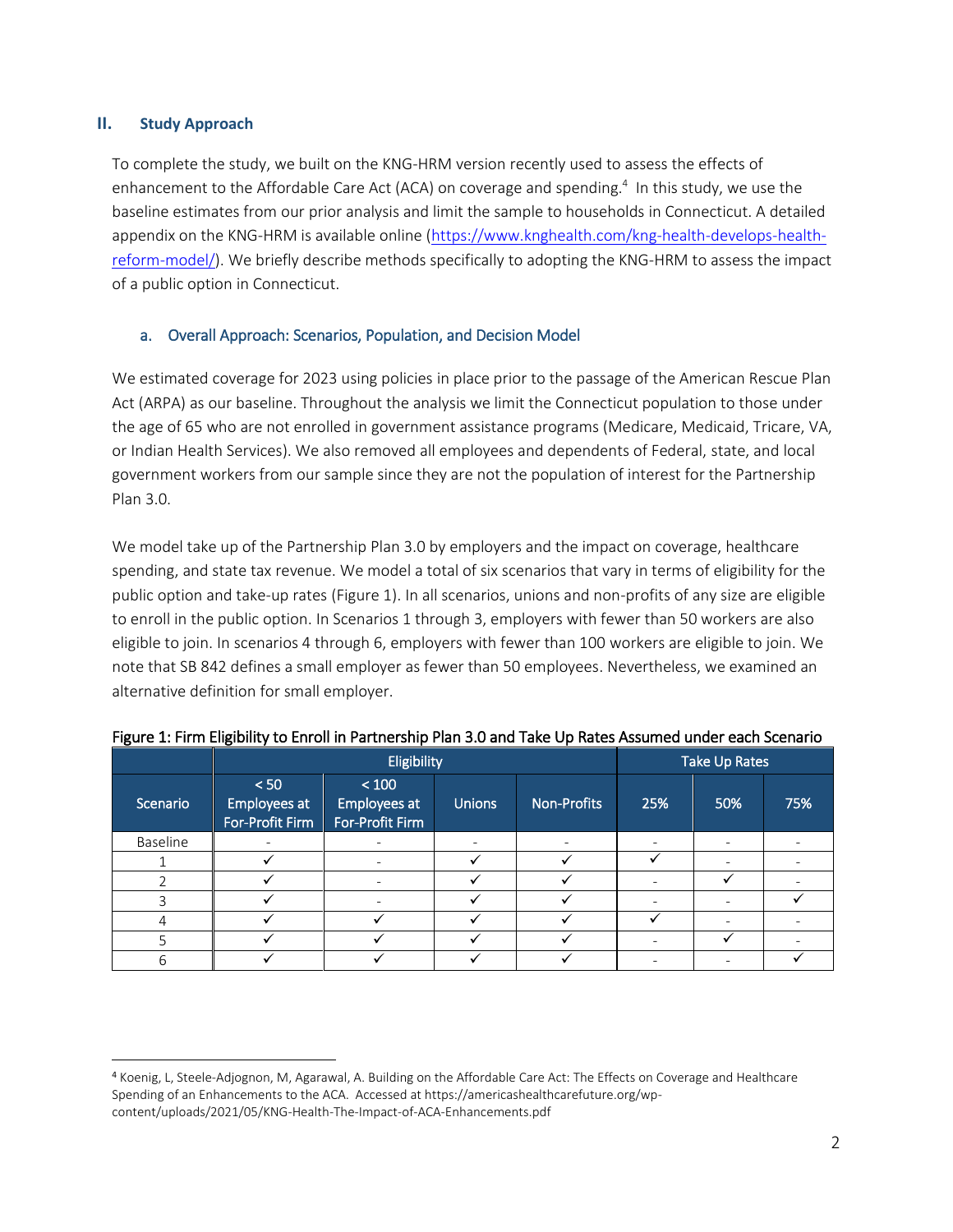Modeling Employer Take Up. We model 3 take up rates for employers to opt for coverage under the public option: 25 percent, 50 percent, and 75 percent. The employers that enroll in the public option were selected based on the savings to the employer and its employees from enrolling in the public option as compared to its current offer (which includes those employers not offering employer-sponsored insurance). Specifically, we ranked employers based on the relative savings from enrolling in the public option and then assumed employers that would benefit the most from the public option would be first to enroll. We selected the employers, working our way from those with highest savings as a share of total firm payroll to lowest savings from adopting the Partnership Plan 3.0, until we met the assumed take up rates. We grouped union members in the same industry into a single "union firm" and treated these firms as any other individual employer with respect to choosing the public option.

To assess savings from enrolling in the public option, we evaluated premiums and out-of-pocket costs if the employer maintains its current coverage and if it enrolls in the public option (see Figure 2). We split the firms eligible to enroll in Partnership Plan 3.0 into those that offer traditional ESI and those that do not. We then calculated the savings to a firm and its employees from enrolling in the Partnership Plan 3.0 as the difference in costs between a scenario where the firm maintains it current coverage offer and a scenario where the firm enrolls in the Partnership Plan 3.0. So, for eligible firms that do not offer ESI, their choice set is to maintain not offering ESI (and employees are forced to rely on NOG market for coverage) or to switch to offering the Partnership Plan 3.0. The firm decision for eligible firms that were offering traditional ESI is to keep offering their current ESI plan or to switch to offering the Partnership Plan 3.0. Next, we divided the calculated savings by the employer's annual payroll to get the relative savings to payroll; this ratio of savings to payroll was used as our measure when selecting which employers would take up the Partnership Plan 3.0.

| Cost<br>Component                                               | If the employer maintains current coverage status                                                                                                                                                                                                                                                                                                                  | If the employer enrolls in the<br>Connecticut public option                       |
|-----------------------------------------------------------------|--------------------------------------------------------------------------------------------------------------------------------------------------------------------------------------------------------------------------------------------------------------------------------------------------------------------------------------------------------------------|-----------------------------------------------------------------------------------|
| Premiums for<br>workers and<br>dependents,<br>net of<br>subsidy | For employers offering coverage, the sum of:<br>The employee's and employer's share of ESI premiums<br>for those taking up ESI coverage, reduced by the<br>enrolling family's marginal tax rate; and<br>Net non-group premiums for those opting out of ESI<br>coverage.<br>For employers not offering coverage, the sum of:<br>Net non-group premiums for workers. | Partnership Plan 3.0 net premiums for<br>all workers and dependents.              |
| Out-of-<br>Pocket Costs                                         | Out-of-pocket health costs for workers and dependents<br>either participating in the ESI plan, receiving coverage<br>through non-group coverage, or who are uninsured.                                                                                                                                                                                             | Partnership Plan 3.0 out-of-pocket<br>health costs for workers and<br>dependents. |

#### Figure 2. Description of Cost Components in Firm Partnership Plan 3.0 Choice Model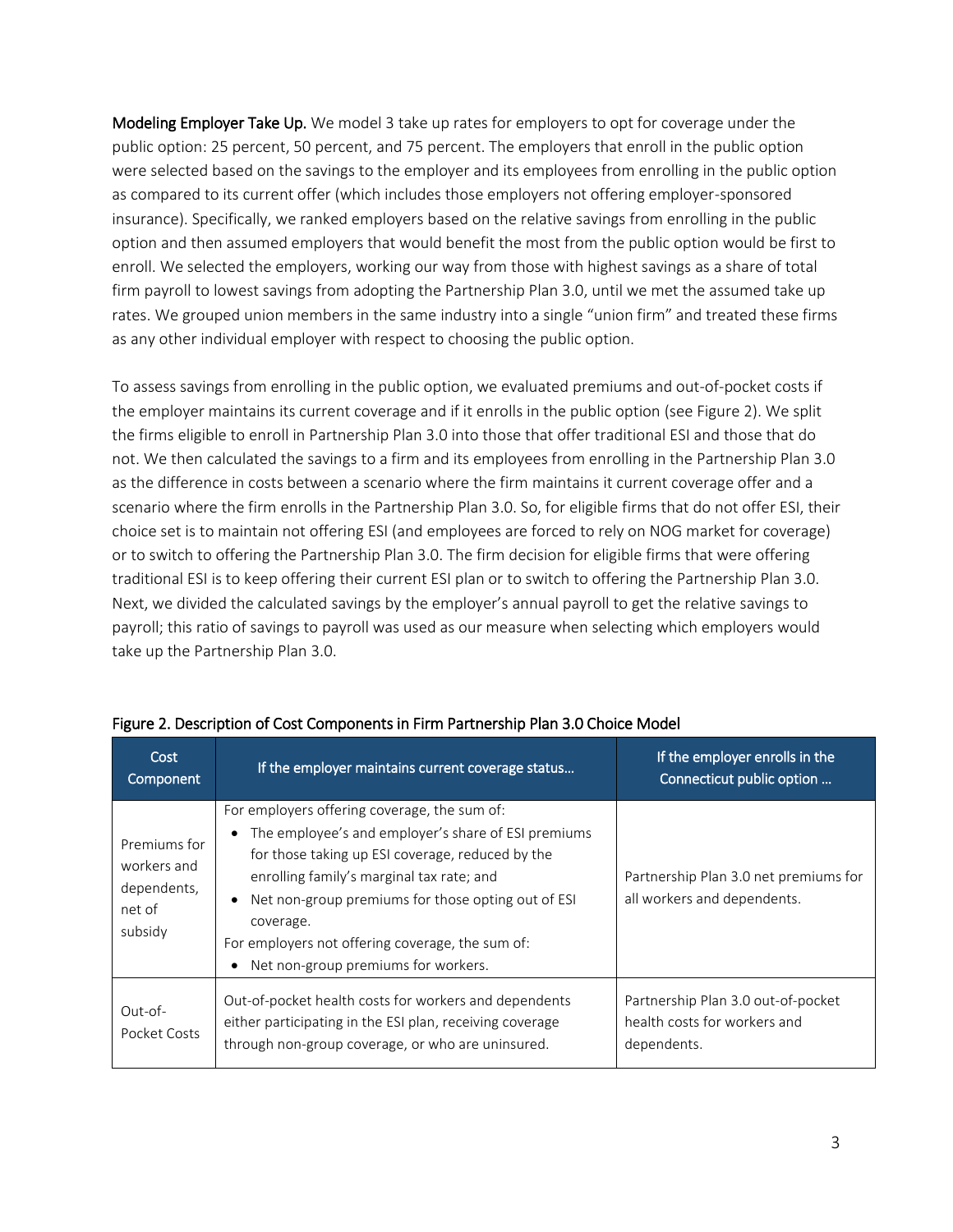| Cost<br>Component      | If the employer maintains current coverage status                                                                                                                      | If the employer enrolls in the<br>Connecticut public option    |
|------------------------|------------------------------------------------------------------------------------------------------------------------------------------------------------------------|----------------------------------------------------------------|
| Financial<br>Penalties | No penalty if employer is offering coverage.<br>Penalty if employer does not offer coverage and is subject to<br>the ACA employer mandate.                             | No penalty.                                                    |
| Other Costs            | For employers offering coverage, the internal HR<br>administrative burden of offering coverage.<br>For employers not offering coverage, no HR administrative<br>costs. | The internal HR administrative burden<br>of offering coverage. |

Individual and Household Coverage Choice. Although our primary focus is on employer decisions to enroll in the Connecticut public option, our model also considers individual and household choices and impact. When an employer chooses to enroll in the public option and drop their current coverage, worker premiums, benefits, and out-of-pocket spending can change. As a result, these workers and their families may decide to take up ESI coverage (i.e., choose to enroll in the public option offered by its employer and move from non-group coverage or from being uninsured) or may decide to drop their ESI coverage. We modeled individual and household coverage choice using our KNG-HRM, which models coverage choice in a utility framework. Details on the KNG-HRM are available in the technical appendix at [www.knghealth.com.](file://///kng-dc01/Share/projects/Partnership%20for%20Americas%20Health%20Care%20Future/Connecticut%20Public%20Option/Report/www.knghealth.com)

## <span id="page-8-0"></span>b. Development of Connecticut Baseline

To develop the Connecticut baseline for coverage and healthcare spending, we used the KNG-HRM baseline, with some modifications. The KNG-HRM baseline is based on data from the U.S. Census Bureau's American Community Survey (ACS), with significant inputs from the U.S. Agency for Healthcare Research and Quality's Medical Expenditure Panel Survey (MEPS), the U.S. Centers for Disease Control and Prevention's Behavioral Risk Factor Surveillance System (BRFSS), and other sources.<sup>5,6,7</sup> The primary data source for the model is the 2018 ACS. We project our baseline to 2023, under assumption that this would be the first full year of a Partnership Plan 3.0.

Projecting Demographic Changes. We used information on demographic trends from the U.S. Census Bureau, which reports population projections by combinations of single year of age, sex, race, Hispanic status, and native status, to project the demographic changes in state populations between 2018 (the year for the ACS data) and 2023 (modeled year).<sup>8</sup> We also adjusted spending and income in future years,

<sup>8</sup> 2017 National Population Projections Datasets. U.S. Census Bureau. Accessed at [https://www.census.gov/data/datasets/2017/demo/popproj/2017-popproj.html.](https://www.census.gov/data/datasets/2017/demo/popproj/2017-popproj.html)

 $\overline{a}$ 5 American Community Survey. US Census Bureau. Accessed a[t https://www.census.gov/programs-surveys/acs/](https://www.census.gov/programs-surveys/acs/)

<sup>6</sup> Medical Expenditure Panel Survey. Agency for Healthcare Research and Quality. Accessed a[t https://meps.ahrq.gov/mepsweb.](https://meps.ahrq.gov/mepsweb/) <sup>7</sup> Behavioral Risk Factor Surveillance System. US Center for Disease Control and Prevention. Accessed at <https://www.cdc.gov/brfss/index.html>.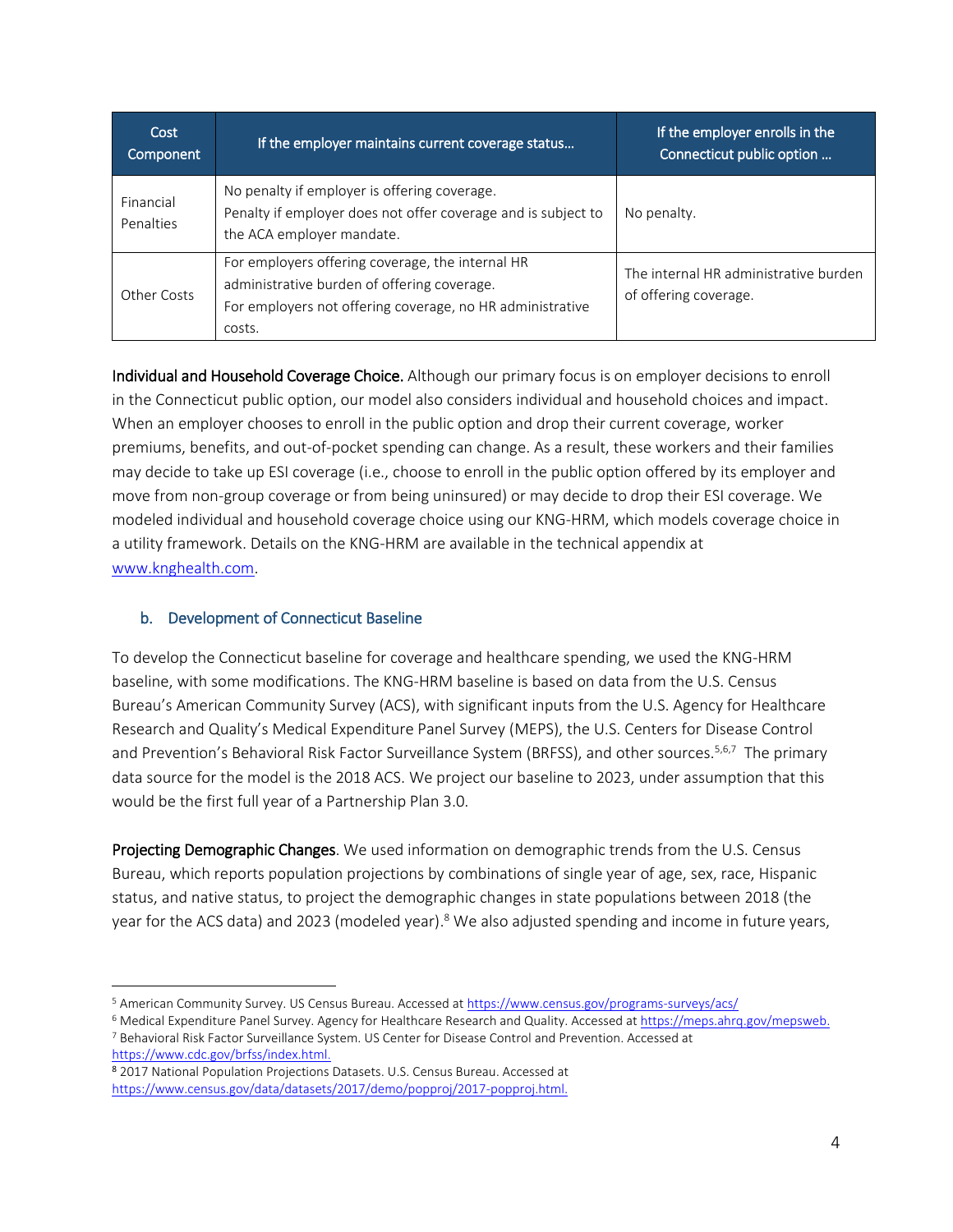relying on National Health Expenditure Account projections to inflate healthcare spending and CBO's projections of CPI-U to project income. 9

Grouping Workers into Firms. To develop the analytic file for this analysis, we subset the KNG-HRM baseline data to select individuals and households located in Connecticut. In our KNG-HRM, we group workers into synthetic firms. However, a Partnership Plan 3.0 would be available to unions as well. Therefore, we modified the Connecticut baseline dataset to include information on union membership status for each employee. Since the ACS does not report any information on union membership, we used union status information from the Current Population Survey (CPS) to impute whether a worker is part of a union or not in the ACS. This imputation is heavily dependent on the industry category where the worker is employed. Once each worker has an imputed membership status, we group workers who are members of a union within each industry. For our analyses, we use this grouping of workers as a multiemployer group (i.e., union) firm which is eligible to opt-in for the state-sponsored public option.

Estimating Healthcare Utilization and Spending. We estimated healthcare utilization and spending for everyone in the ACS, based on an individual's demographics and imputed health status, including general health, presence of select chronic conditions, and disabilities. We converted healthcare utilization into spending by multiplying utilization rates by prices in Connecticut. Commercial insurer prices were obtained from publicly available data from the Health Care Cost Institute (HCCI). We developed comparable Medicare prices using studies from the Congressional Budget Office (CBO) and other sources that compare commercial provider payment rates to Medicare. In addition, we allowed both commercial and Medicare prices to vary geographically. For commercial prices, we used the HCCI Healthy Marketplace Index (HMI) to develop a commercial price index by geographic area and imputed an index value for geographic areas not included in the HMI. To account for geographic and provider variation in Medicare prices, we used the input price and policy adjustments under the Medicare fee schedules (e.g., wage index, indirect medical education, and geographic practice cost index).

We recognize that our price and utilization estimates are approximations that may differ from those experienced by consumers on either ESI or insured through the non-group market. Therefore, we scaled spending to match external benchmarks for ESI and Marketplace premiums (see calculation of premiums discussed below). Specifically, we calculated a scaling factor for ESI prices and utilization such that our ESI premiums match the average Connecticut premiums as reported in the MEPS. <sup>10</sup> There are limited data available on prices paid by uninsured populations. People without health insurance coverage are often billed charges, but then receive discounts through charity care programs. Following analyses of the AHA Annual Survey data for hospital services and estimates in the literature, we assumed that the uninsured

 $\overline{a}$ 

<sup>9</sup> [www.cbo.gov/publication/56020](http://www.cbo.gov/publication/56020)

<sup>10</sup> [https://meps.ahrq.gov/data stats/summ tables/insr/state/series 2/2019/tiic1.htm](https://meps.ahrq.gov/data_stats/summ_tables/insr/state/series_2/2019/tiic1.htm)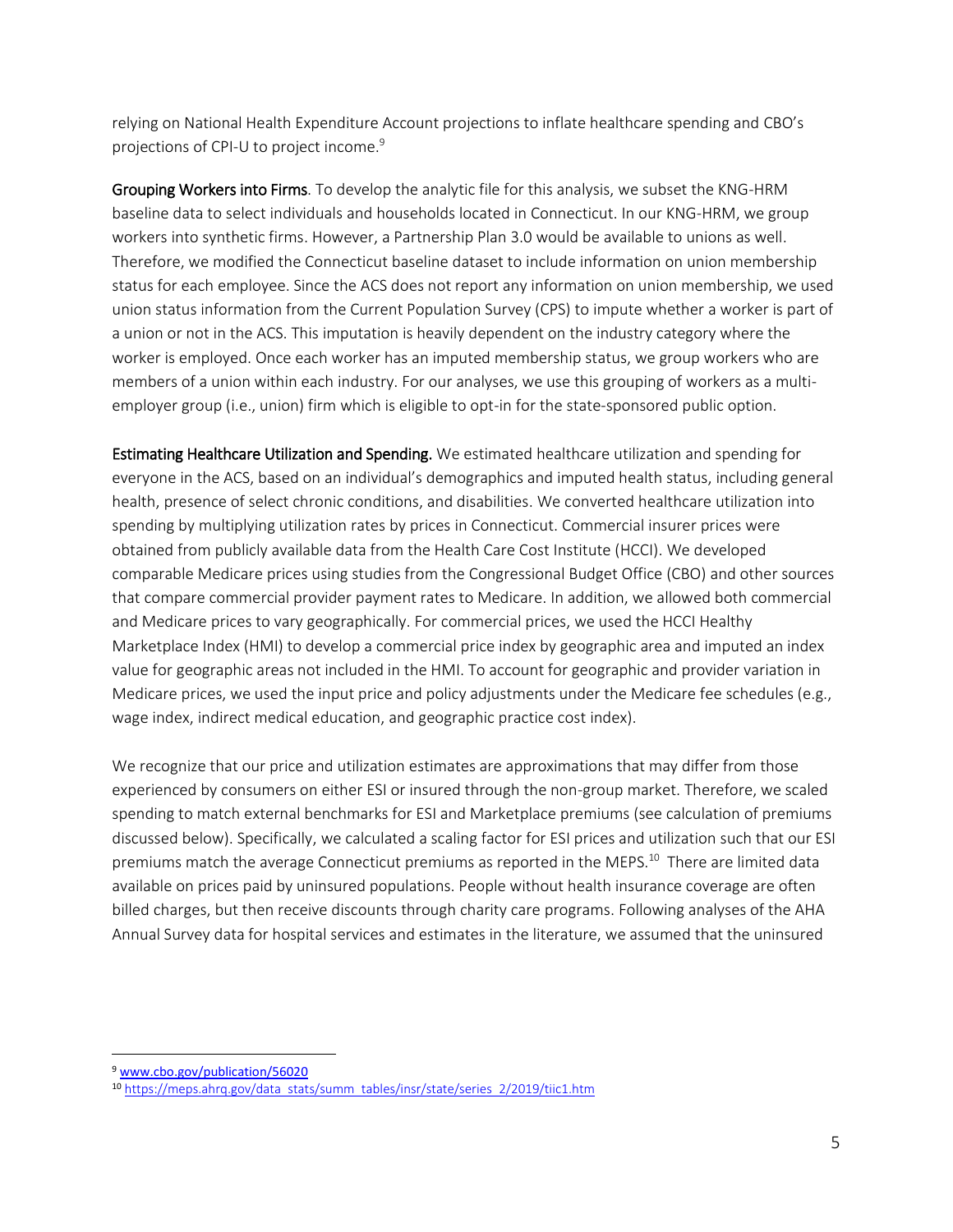pay rates comparable to Medicare for hospital services and rates comparable to commercial payers for other services.<sup>11,12</sup>

## <span id="page-10-0"></span>c. Modeling Premiums and Spending under Partnership Plan 3.0

Premiums. To calculate what enrollee premiums would be we have to make several assumptions regarding the Partnership Plan 3.0. We assume that the Partnership Plan 3.0 is paying provider rates comparable to commercial provider rates, but (as discussed below) would need to be reduced (or tax revenue on business and individuals increased) to put the plan on a more secure financial basis. Based on the current medical loss ratio faced by the Partnership Plan 2.0, reported in th[e Brown & Brown](https://www.cbia.com/wp-content/uploads/2020/03/SPP-Presentation-from-Brown-Brown-03-13-20.pdf)  [Insurance report,](https://www.cbia.com/wp-content/uploads/2020/03/SPP-Presentation-from-Brown-Brown-03-13-20.pdf) we initially assume that the Partnership Plan 3.0 would also face a medical loss ratio of 108 percent. Since the Partnership Plan 2.0 does not pay premium or other taxes and assessment, we also assume the Partnership Plan 3.0 will not either.

The premiums for the Partnership Plan 3.0 are established in one large rating area, which includes only all newly eligible firm employee enrollment (i.e., separate risk pool from the Partnership Plan 2.0 covering the municipality enrollees). Further, we assume that when an employer switches onto the Partnership Plan 3.0, they will maintain the individual and family employer subsidy share under the Partnership Plan 3.0 as they had under the plan they were offering in the baseline. Lastly, we assume that the Partnership Plan 3.0 has an actuarial value of 99 percent, \$0 Deductible, \$2,000 individual out-of-pocket (OOP) max and \$4,000 family OOP max.

## Tax Revenue Implications.

 $\overline{a}$ 

- *Insurance Premium Tax*. Connecticut imposes a tax rate of 1.50 percent on net direct premiums collected by admitted insurers (i.e., those authorized to operate in Connecticut), known as the insurance premium tax. The tax only applies to fully insured plans (both NOG plans and employers who do not self-insure). We assume that the Partnership Plan 3.0 will not be charged insurance premium tax. For the baseline and each scenario in our model, we add up the estimated premiums charged by fully insured health plans and multiply the resulting number by the tax rate. We calculate the Insurance Premium Tax deficit under the public option by subtracting the tax revenue in each scenario from the revenue in baseline.
- *Exchange Fund Assessment.* To fund the Connecticut Exchange, the state charges an assessment on earned premiums reported by qualified health carriers on the individual and small group markets. The assessments are calculated at a rate of 1.65 percent on premiums collected during the previous calendar year. We assume that the Partnership Plan 3.0 will not be charged exchange assessments.

<sup>11</sup> Melnick and Fonkych. Hospital Pricing and the Uninsured: Do the Uninsured Pay Higher Prices? Health Affairs. 2008. Accessed a[t https://www.healthaffairs.org/doi/full/10.1377/hlthaff.27.2.w116.](https://www.healthaffairs.org/doi/full/10.1377/hlthaff.27.2.w116)

<sup>12</sup> Gruber and Rodriguez, How Much Uncompensated Care Do Doctors Provide? Journal of Health Economics. 2007. Accessed at [https://economics.mit.edu/files/6423.](https://economics.mit.edu/files/6423)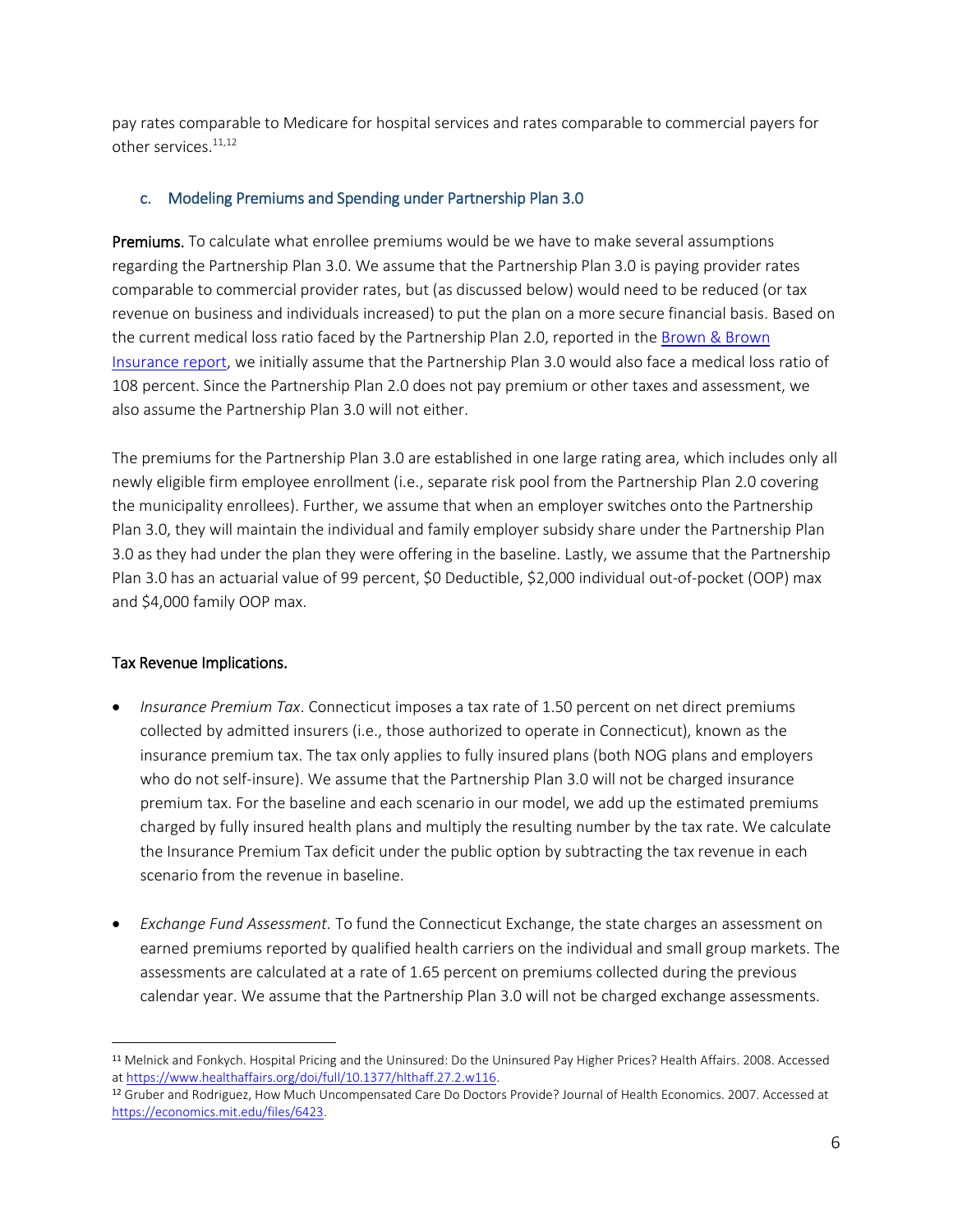For the baseline and each scenario in our model, we add up the estimated premiums charged by small group and individual insurers and multiply the resulting number by the exchange fund assessment rate. We calculate the Exchange Fund Assessment deficit under the public option by subtracting the tax revenue in each scenario from the revenue in baseline.

- *Connecticut Department of Insurance Assessment.* The Connecticut Department of Insurance (DOI) is funded through an assessment on all insurance (health, life, etc.). We estimated the share of Department of Insurance (DOI) fund from health insurance policies at \$19 million in 2020. The DOI assessment is paid by fully insured health plans, which are assessed based on premiums and amount to meet the target funds established by the state. To calculate a DOI assessment rate, we estimate total premiums collected by fully insured plans in the baseline and divided these premiums into the projected DOI fund amount (inflation adjusted to 2023). This tax rate is then applied to premiums earned by fully insured plans in each scenario to calculate DOI assessment revenues. Each scenario's tax deficit is the difference in DOI revenues between baseline and the respective scenario.
- *Health and Welfare Assessment.* The Health and Welfare Assessment (also known as the Immunization Fund) is assessed against all lives covered by both fully insured and self-insured businesses. We estimated the Health and Welfare Assessment Fund at \$62 million in 2020. To estimate the per-covered life assessment rate, we divide the total fund amount by the number of covered lives by fully and self-insured entities in the baseline. We assume the per capita rate to remain constant across the scenarios and multiply the rate by the earned premiums to estimate tax revenue in each scenario. The tax deficit is calculated by subtracting the scenario-specific revenue from the total projected fund amount in 2023 (adjusted for inflation).
- *Health and Well-being Assessment.* The Health and Well-being Assessment applies to fully insured and self-insured health care premiums. We estimated the fund at \$11.8 million in 2020. In order to estimate tax revenue, we divide the total fund amount by the number of covered lives, from fully and self-insured plans, to calculate a per capita rate in the baseline. We assume the per capita rate to remain constant across the scenarios and multiply the rate by the earned premiums to estimate tax revenue in each scenario. The tax deficit is calculated by subtracting the scenario-specific revenue from the total projected fund amount in 2023 (adjusted for inflation).

Provider Spending Offsets. We assume that the MLR for Partnership Plan 3.0 will remain comparable to the MLR for Partnership Plan 2.0 (in the period prior to COVID-19 PHE) at 108 percent. This implies that the amount spent on clinical services and quality improvement would be 8 percent higher in Partnership Plan 3.0 than the premiums collected, thereby creating an insurance product which is underpriced. Under SB 346 introduced in February 2020 legislative session, the state-sponsored plan would be required to have a medical loss ratio of not less than 90 percent. Empirical evidence from a study on administrative load conducted by RAND suggests administrative load at 8 percent for large employer self-insured plans,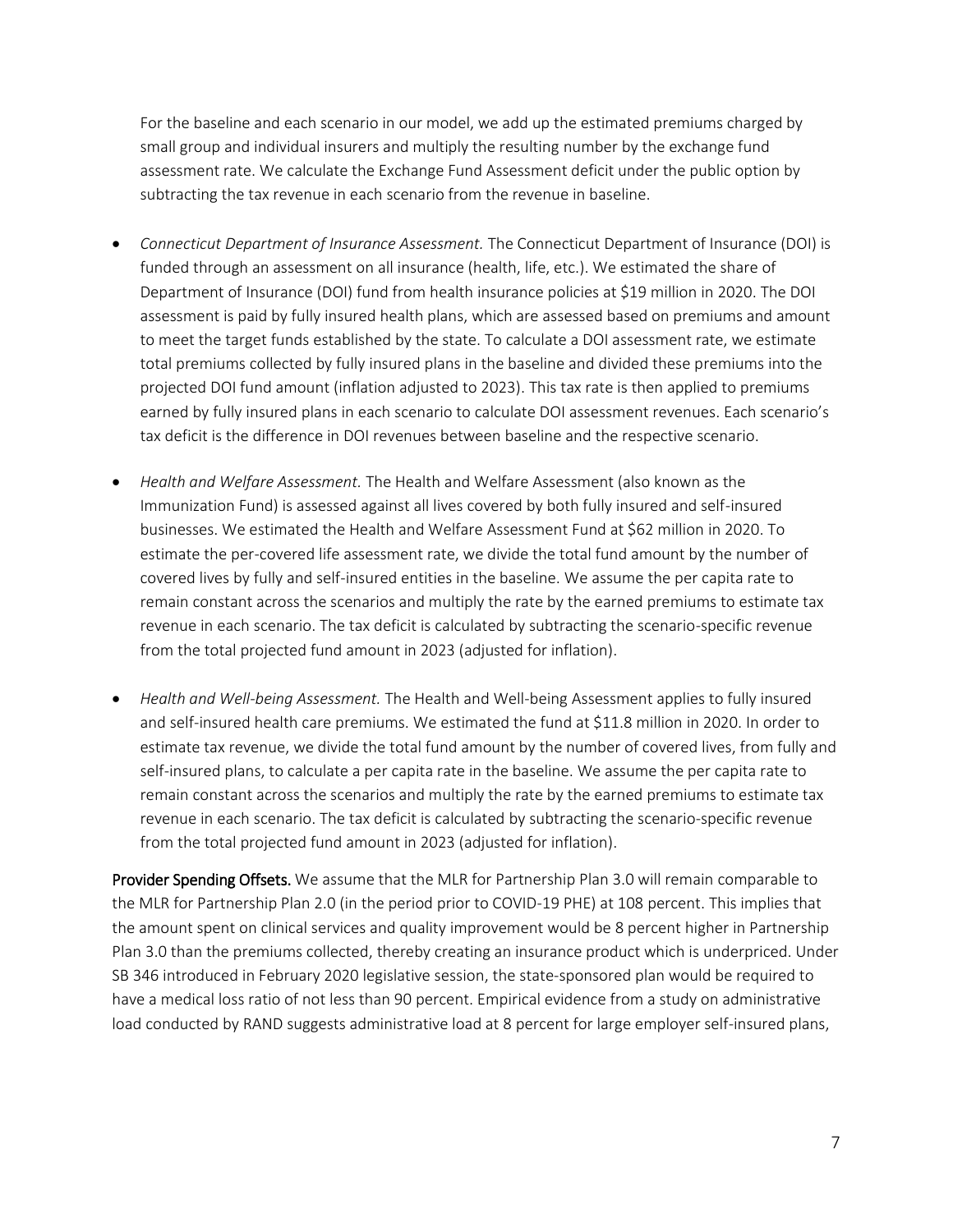with medical loss ratio at 92 percent.<sup>13</sup> Therefore, for the purpose of our analysis, we assume MLR of 92 percent as the target value required to eliminate underfunding of the plan.

We assume that premiums charged by the plan will remain unaffected over the short-term. Instead, the channel the public option plan will use to offset the losses incurred from underpricing is through reduced provider rates. We estimate the cut in healthcare spending by multiplying spending under the Partnership Plan 3.0 with the ratio of target value of MLR to assumed initial value of MLR. In this case, the ratio is 0.852 (0.92/1.08).

## <span id="page-12-0"></span>**III. Findings**

 $\overline{a}$ 

## <span id="page-12-1"></span>a. Coverage

In 2023, we project the Connecticut population under the age of 65, not employed or dependents of those employed by the government (Federal, state, or local) and not enrolled in a government assistance program, such as Medicare and Medicaid) to be 1.9 million (Figure 3). In 2023, we estimated that slightly more than 82 percent of this population will receive coverage through an employer, with the remaining 18 percent roughly split between non-group coverage and being uninsured.

Across the six scenarios modeled, private ESI remains the leading source of coverage, but total enrollment declines as more firms become eligible to enroll in the public option and as the take up rate increases. For the least extreme scenario, i.e., when eligibility is limited to for-profit firms with fewer than 50 employees, non-profits, and unions and firm take up rate is assumed to be 25 percent, we see private ESI drop from 1.6 million to 1.0 million. Under this scenario, we also estimate that 29.3 thousand more people would be uninsured. For the most extreme scenario, i.e., when eligibility is limited to for-profit firms with fewer than 100 employees, non-profits, and unions and firm take up rate is assumed to be 75 percent we estimate that the Partnership Plan 3.0 enrollment (829 thousand) is almost as high as private ESI enrollment (867 thousand). Under this scenario we estimate a decrease of 9.4 thousand in the uninsured population compared to the baseline. Across scenarios, private ESI would fall from 82 percent in baseline to as low as 45 percent in the most extreme scenario (Figure 4).

There is a large drop off in private ESI enrollment from Baseline to the scenario with eligibility limited to for-profit firms with fewer than 50 employees, non-profits, and unions and firm take up rate of 25 percent (reduction of 553 thousand individuals or 35%); however, as take up increases the decline in private ESI coverage is noticeably smaller. This large initial ESI drop off is because larger organizations eligible for the Partnership Plan 3.0 were more likely to enroll with assumed take-up at the initial 25 percent rate than at other take-up rate assumptions. The remaining eligible firms tend to be smaller, and these firms are more likely to take up the Partnership Plan 3.0 in later scenarios (i.e., in the scenarios with

<sup>13</sup> Eibner, C., Girosi, F., Miller, A., Cordova, A., McGlynn, E. A., Pace, N. M., ... & Gresenz, C. R. (2011). Employer self-insurance decisions and the implications of the Patient Protection and Affordable Care Act as modified by the health care and education reconciliation Act of 2010 (ACA). Rand health quarterly, 1(2). Available at: [https://www.rand.org/pubs/technical reports/TR971.html.](https://www.google.com/url?q=https://www.rand.org/pubs/technical_reports/TR971.html&sa=D&source=hangouts&ust=1622158731685000&usg=AFQjCNE5alhFbZ93rRGqFTU7T8rgRebOCw)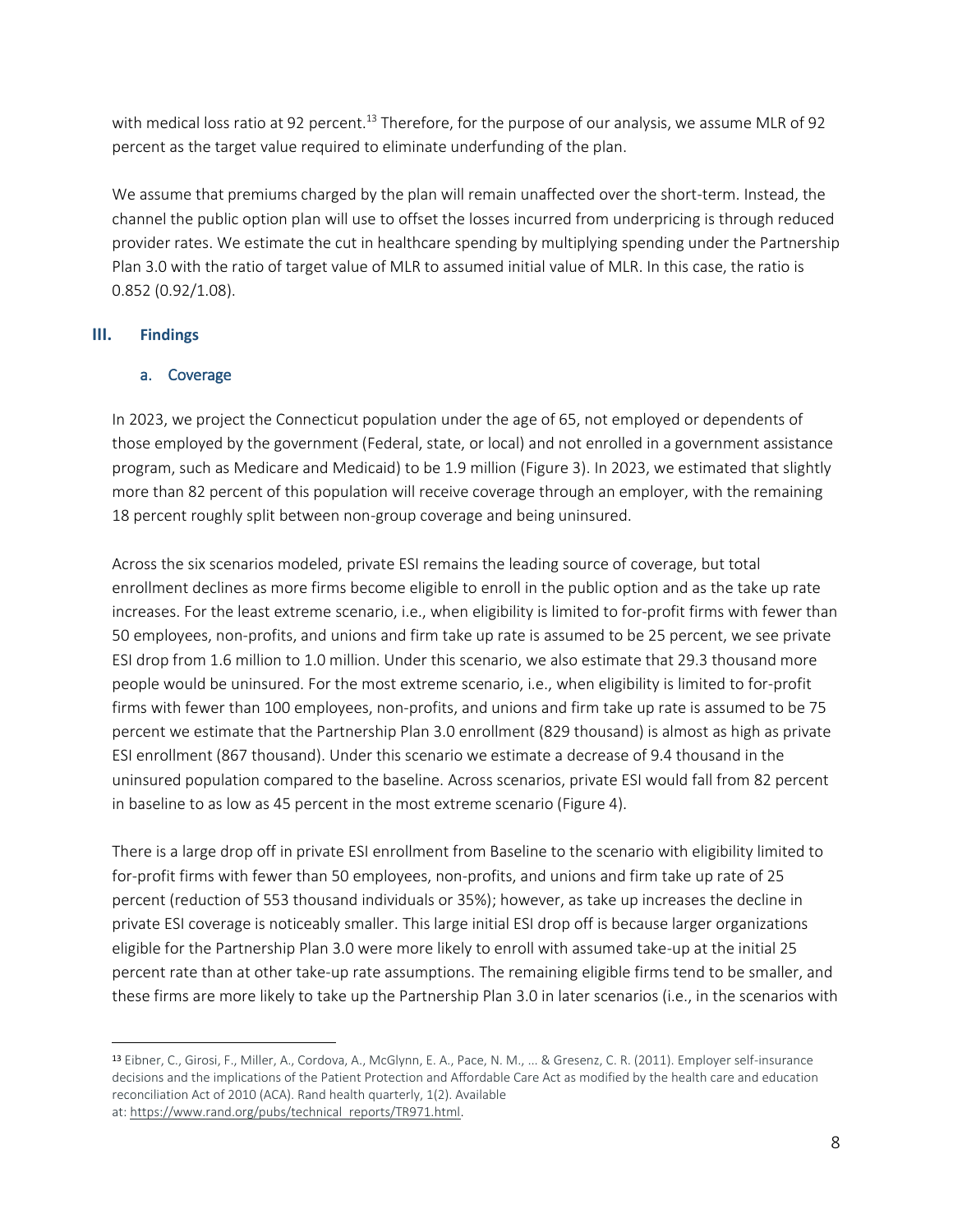50% and 75% take up). Since smaller firms take up in the later take-up scenarios, the drop off from private ESI coverage is smaller in magnitude across the later corresponding scenarios.

|                         |                 |                | For-profit Firms with Fewer than 50<br><b>Employees, Non-profits, and Unions</b> |                       |                 | For-profit Firms with Fewer than 100<br>Employees, Non-profits, and Unions |                       |
|-------------------------|-----------------|----------------|----------------------------------------------------------------------------------|-----------------------|-----------------|----------------------------------------------------------------------------|-----------------------|
| Coverage                | <b>Baseline</b> | 25% Take<br>Up | 50% Take<br>Up                                                                   | <b>75% Take</b><br>Up | 25% Take<br>Up. | 50% Take<br>Up                                                             | <b>75% Take</b><br>Up |
| ESI                     | 1,590.6         | 1,038.0        | 998.2                                                                            | 911.6                 | 1,015.4         | 957.2                                                                      | 867.3                 |
| Partnership<br>Plan 3.0 |                 | 591.2          | 665.7                                                                            | 776.0                 | 623.6           | 715.3                                                                      | 829.3                 |
| Non-group               | 166.5           | 98.6           | 76.8                                                                             | 71.0                  | 92.1            | 75.6                                                                       | 69.8                  |
| Uninsured               | 178.0           | 207.3          | 194.4                                                                            | 176.6                 | 203.9           | 186.9                                                                      | 168.6                 |
| Total                   | 1.935.1         | 1,935.1        | 1,935.1                                                                          | 1,935.1               | 1,935.1         | 1,935.1                                                                    | 1,935.1               |

| Figure 3: Projected Number (Thousands) of People by Coverage Category in 2023 |  |  |  |
|-------------------------------------------------------------------------------|--|--|--|
|-------------------------------------------------------------------------------|--|--|--|

Source: KNG Health analysis using the KNG Health Reform Model

Note: The population reported here excludes Connecticut residents who are enrolled in government assistance programs (Medicare, Medicaid, Tricare, VA or IHS) as well as all employees and dependents of Federal, state, and local government workers.



# **Figure 4: Projected Coverage Type Percentage in each Scenario in 2023**

Source: KNG Health analysis using the KNG Health Reform Model

Note: The population reported here excludes Connecticut residents who are enrolled in government assistance programs (Medicare, Medicaid, Tricare, VA or IHS) as well as all employees and dependents of Federal, state, and local government workers.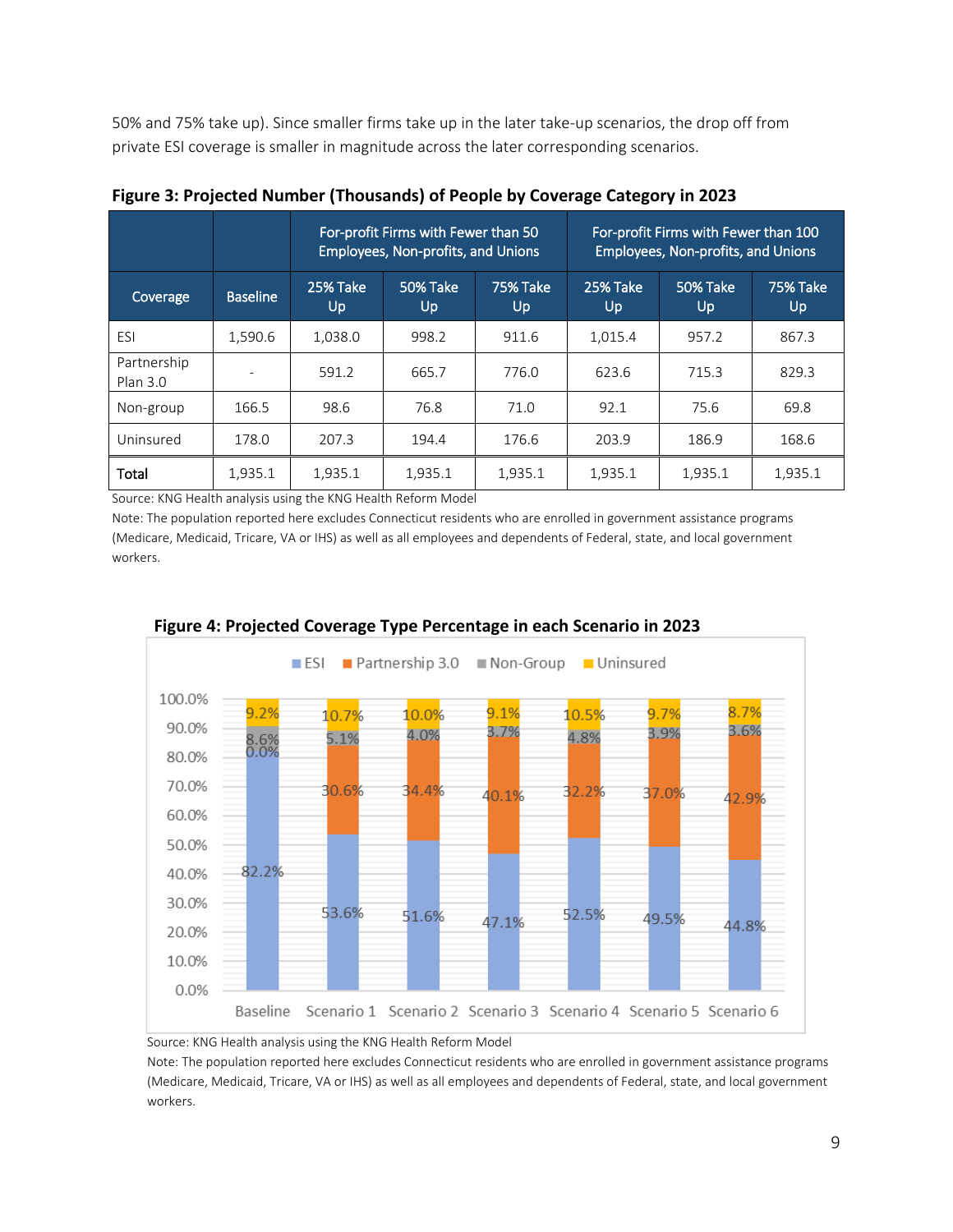When a firm chooses to offer employer sponsored insurance, whether it be through the commercial private market or through the Partnership Plan 3.0, its employees can choose to enroll in the offered ESI plan or not (and instead enroll in non-group coverage or be uninsured). We find that the employee level take-up rates of ESI coverage is consistently higher when an eligible firm chooses to offer the Partnership Plan 3.0 as compared to when they are offering ESI coverage through the private commercial market. Figure 5 shows the employee level ESI take up rate when the firm has chosen to offer the Partnership Plan 3.0 as the ESI ranges from 95.7 to 96.2 percent, whereas the employee take-up rate among those same firms in baseline ranges from 83.2 to 87.1 percent under the 6 different modeled scenarios.

| Scenario      | <b>Description</b>                                    | In Baseline | Partnership<br><b>Plan 3.0</b> |
|---------------|-------------------------------------------------------|-------------|--------------------------------|
| $\mathbf{1}$  | 25% Take Up; < 50 employees; all non-profits; Unions  | 87.1%       | 96.2%                          |
| $\mathcal{P}$ | 50% Take Up; < 50 employees; all non-profits; Unions  | 84.3%       | 95.7%                          |
| 3             | 75% Take Up; < 50 employees; all non-profits; Unions  | 83.2%       | 95.9%                          |
| 4             | 25% Take Up; < 100 employees; all non-profits; Unions | 87.0%       | 96.2%                          |
| .5            | 50% Take Up; < 100 employees; all non-profits; Unions | 84.2%       | 95.7%                          |
| 6             | 75% Take Up; < 100 employees; all non-profits; Unions | 83.2%       | 95.9%                          |

**Figure 5: ESI Enrollment Rates in Firms that Chose to Enroll in Partnership Plan 3.0 in 2023**

Source: KNG Health analysis using the KNG Health Reform Model

Note: The population reported here is employees and dependents offered Partnership Plan 3.0.

#### <span id="page-14-0"></span>b. Tax Revenue

Private insurers in Connecticut pay taxes and assessments on healthcare premiums that presumably would not be required of the Partnership Plan 3.0. As more eligible firms participate in the statesponsored plan, the pool of firms purchasing health insurance through a private insurer would fall. This leads to a decline in the tax collection by the state. We characterize the loss in state's tax revenue as the difference between taxes collected by the state in the baseline and taxes collected after the public option becomes available.

We calculate the aggregate health insurance related taxes and assessments in the baseline by adding externally reported tax funds estimates for: (1) Health and Wellness Assessment; (2) Health and Wellbeing Assessment; (3) Department of Insurance Assessment; (4) Exchange Fund Assessment; and (5) Insurance Premium Tax (~\$244 million in total). After implementation of the Partnership Plan 3.0, the aggregate revenue from these sources varies across different scenarios and ranges from \$173 million in the scenario with 25 percent take up and small firms defined as those with fewer than 50 employees (Scenario 1) to \$122 million in the scenario with 75 percent take up and small firms defined as those with fewer than 100 employees (Scenario 6). The revenue across all scenarios is noticeably less than the baseline tax collection. The revenue reductions range from \$71 million (Scenario 1) to \$122 million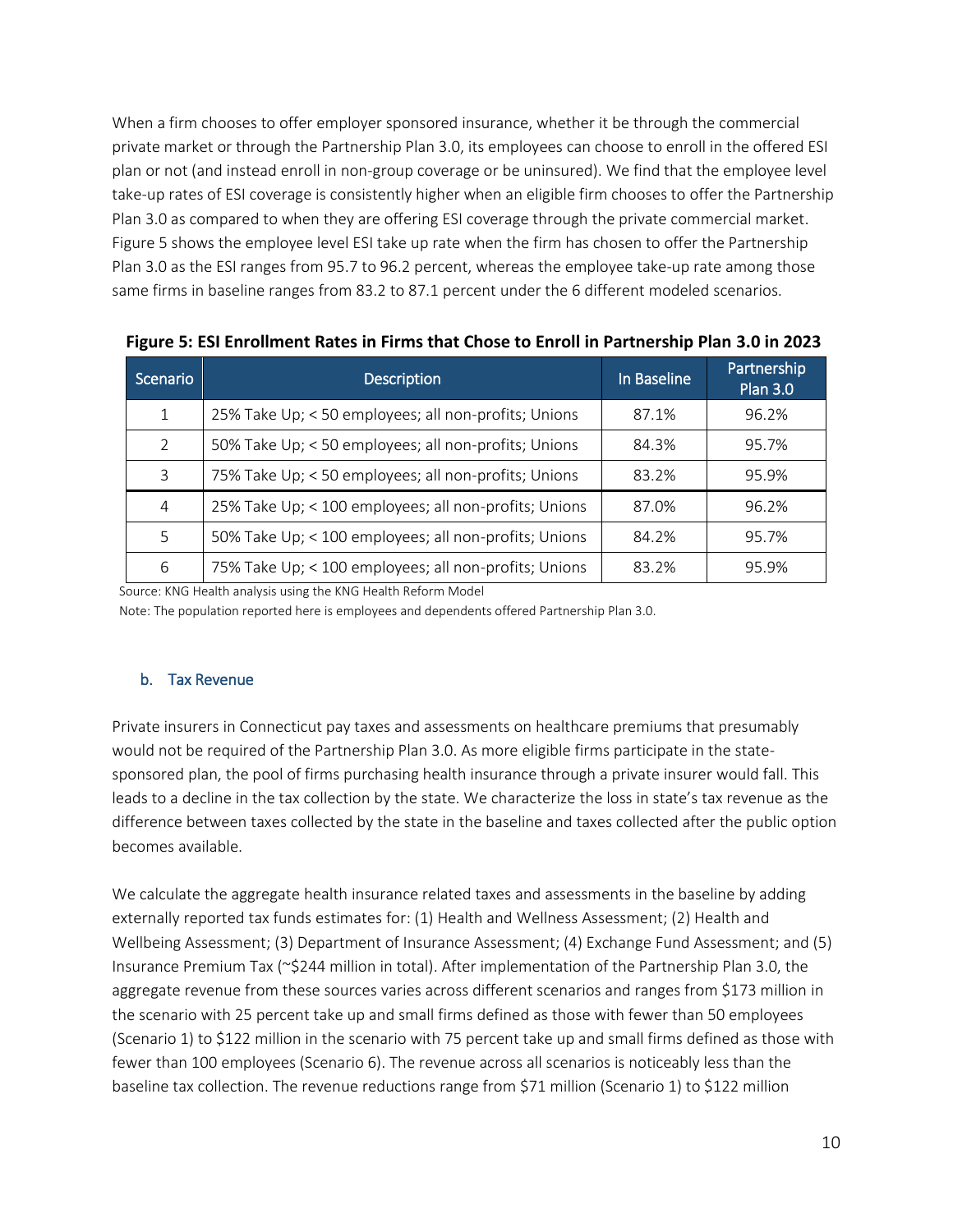(Scenario 6) (Figure 6). To offset these revenue reductions, the state will need to either increase taxes and assessment on the remaining insurers or raise revenue through other mechanisms.



**Figure 6: Potential Reductions in State Revenue with Partnership Plan 3.0 by Scenario in 2023**

Source: KNG Health analysis using the KNG Health Reform Model

Note: The population reported here excludes Connecticut residents who are enrolled in government assistance programs (Medicare, Medicaid, Tricare, VA or IHS) as well as all employees and dependents of Federal, state, and local government workers.

## <span id="page-15-0"></span>c. Provider Spending

Our model initially assumes that the Partnership Plan 3.0 will pay commercial provider rates (like private ESI insurers). We then calculate impact on provider reimbursement if the Partnership Plan 3.0 reduces provider reimbursement rates to maintain a sustainable medical loss ratio. We calculate the total spending impact of the reduction in provider rates as well as the hospital-specific spending impact (for inpatient, outpatient, and emergency room services only).

For the scenario with 25 percent take up and small firms defined as those with fewer than 50 employees (Scenario 1), we estimate a decrease of \$694 million in total spending in provider reimbursement under the assumption that the Partnership Plan 3.0 will reduce provider reimbursement to achieve a target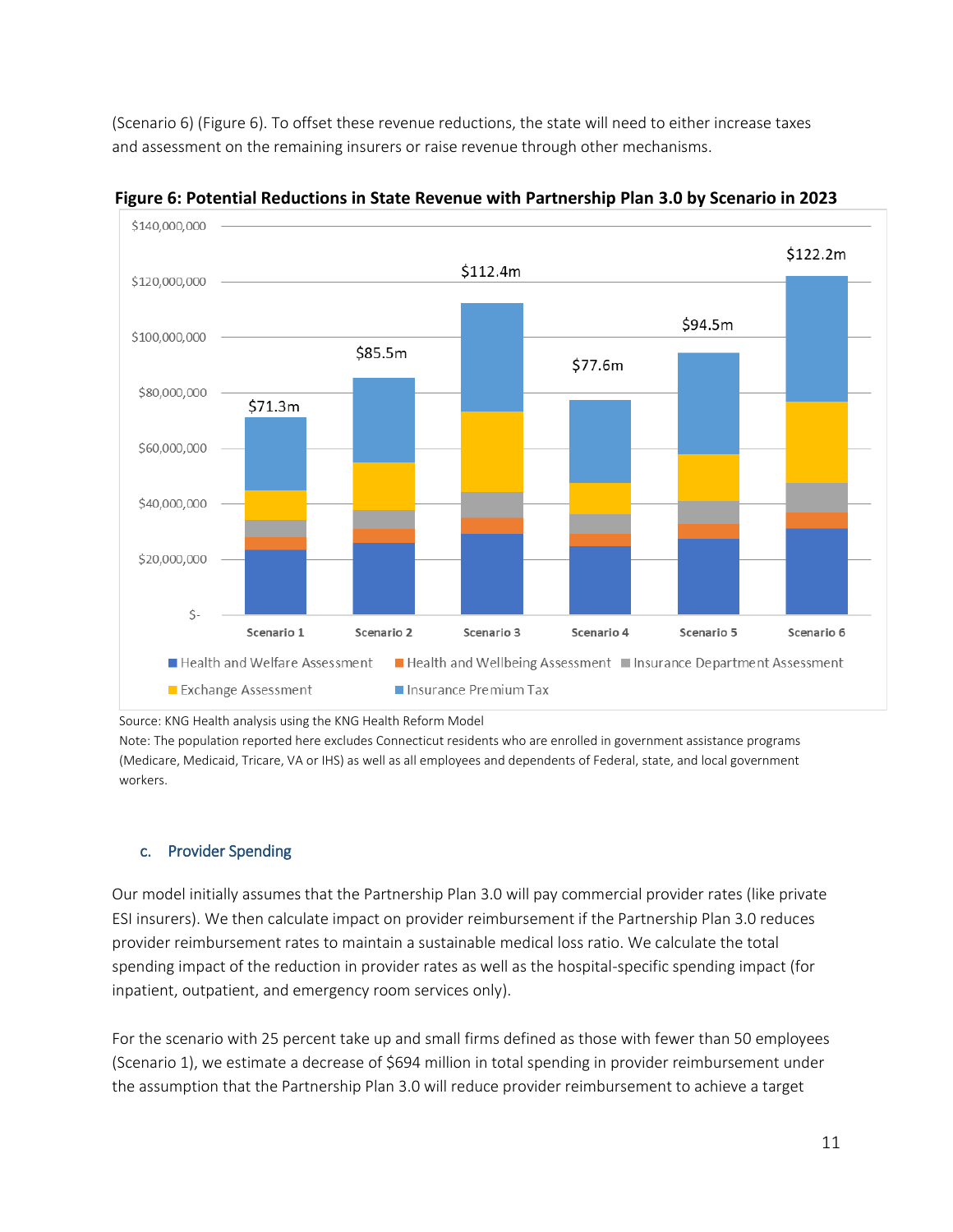Medical Loss Ratio of 92 percent in 2023. If the Partnership Plan 3.0 remains underfunded and does not reduce provider reimbursement below the private insurer rates, we estimate the total provider spending to increase by \$51 million (Figure 7a). Limiting to hospital spending, we estimate a decrease of \$242 million with reduced provider rates and an increase of \$24 million under commercial provider rates (Figure 8a).

For the scenario with 75% take up and small firms defined as those with fewer than 100 employees (Scenario 6), we estimate a decrease of \$876 million in total spending in 2023, approximately 5.6 percent of total baseline spending, if the Partnership Plan 3.0 were to adjust its Medical Loss Ratio as we assume. However, if we were to assume that the Partnership Plan 3.0 would continue to pay commercial rates then total spending would increase by \$154 million (Figure 7b). If we limit the spending impact to only the hospital services, we project an increase in \$73 million under commercial rates and a decrease of \$293 million if Partnership Plan 3.0 provider rates were adjusted such that the plan would not be underfunded (Figure 8b).

|                      |                 | Partnership Plan 3.0 Provider Reimbursement Rates |           |                                |           |  |
|----------------------|-----------------|---------------------------------------------------|-----------|--------------------------------|-----------|--|
|                      |                 | <b>Commercial Rates</b>                           |           | <b>Non-Commercial Rates</b>    |           |  |
| Coverage             | <b>Baseline</b> | Partnership<br><b>Plan 3.0</b>                    | Impact    | Partnership<br><b>Plan 3.0</b> | Impact    |  |
| ESI                  | \$13,468        | \$8,843                                           | $-54,624$ | \$8,843                        | $-54,624$ |  |
| Partnership Plan 3.0 | \$0             | \$5,034                                           | \$5,034   | \$4,289                        | \$4,289   |  |
| Non-group            | \$1,335         | \$982                                             | $-5353$   | \$982                          | $-5353$   |  |
| Uninsured            | \$772           | \$767                                             | -\$5      | \$767                          | $-55$     |  |
| Total                | \$15,575        | \$15,627                                          | \$51      | \$14,882                       | $-5694$   |  |

**Figure 7a: Projected 2023 Total Spending Impacts (in millions of dollars) – Scenario 1**

Source: KNG Health analysis using the KNG Health Reform Model

Note: The population reported here excludes Connecticut residents who are enrolled in government assistance programs (Medicare, Medicaid, Tricare, VA or IHS) as well as all employees and dependents of Federal, state, and local government workers. This table reports results for Scenario 1 (for-profit firms with fewer than 50 firms are eligible for the Partnership Plan 3.0 with take-up rates of 25%).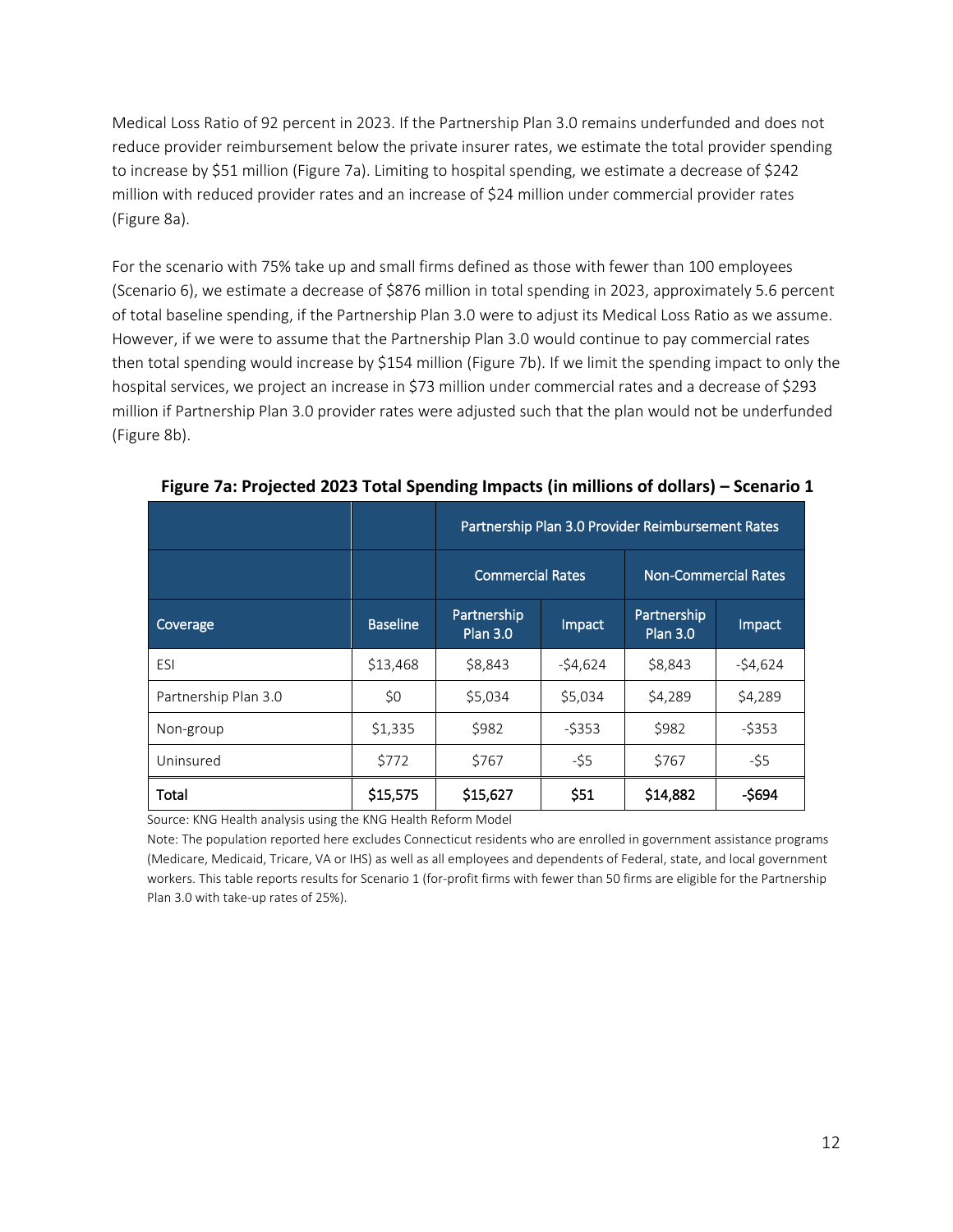|                      |                 | Partnership Plan 3.0 Provider Reimbursement Rates |           |                                |           |  |
|----------------------|-----------------|---------------------------------------------------|-----------|--------------------------------|-----------|--|
|                      |                 | <b>Commercial Rates</b>                           |           | <b>Non-Commercial Rates</b>    |           |  |
| Coverage             | <b>Baseline</b> | Partnership<br><b>Plan 3.0</b>                    | Impact    | Partnership<br><b>Plan 3.0</b> | Impact    |  |
| ESI                  | \$13,468        | \$7,346                                           | $-56,122$ | \$7,346                        | $-56,122$ |  |
| Partnership Plan 3.0 | \$0             | \$6,957                                           | \$6,957   | \$5,927                        | \$5,927   |  |
| Non-group            | \$1,335         | \$750                                             | $-5585$   | \$750                          | $-5585$   |  |
| Uninsured            | \$772           | \$676                                             | -\$97     | \$676                          | -\$97     |  |
| Total                | \$15,575        | \$15,729                                          | \$154     | \$14,699                       | $-5876$   |  |

#### **Figure 7b: Projected 2023 Total Spending Impacts (in millions of dollars) – Scenario 6**

Source: KNG Health analysis using the KNG Health Reform Model

Note: The population reported here excludes Connecticut residents who are enrolled in government assistance programs (Medicare, Medicaid, Tricare, VA or IHS) as well as all employees and dependents of Federal, state, and local government workers. This table reports results in Scenario 6 (for-profit firms with fewer than 100 firms are eligible for the Partnership Plan 3.0 with take-up rates of 75%).

|                      |                 | Partnership Plan 3.0 Provider Reimbursement Rates |                         |                                |                             |  |
|----------------------|-----------------|---------------------------------------------------|-------------------------|--------------------------------|-----------------------------|--|
|                      |                 |                                                   | <b>Commercial Rates</b> |                                | <b>Non-Commercial Rates</b> |  |
| Coverage             | <b>Baseline</b> | Partnership<br><b>Plan 3.0</b>                    | Impact                  | Partnership<br><b>Plan 3.0</b> | Impact                      |  |
| ESI                  | \$4,729         | \$3,072                                           | $-51,656$               | \$3,072                        | $-51,656$                   |  |
| Partnership Plan 3.0 | \$0             | \$1,801                                           | \$1,801                 | \$1,534                        | \$1,534                     |  |
| Non-group            | \$494           | \$379                                             | $-5114$                 | \$379                          | $-5114$                     |  |
| Uninsured            | \$212           | \$207                                             | $-56$                   | \$207                          | $-56$                       |  |
| Total                | \$5,435         | \$5,459                                           | \$24                    | \$5,192                        | $-5242$                     |  |

## **Figure 8a: Projected 2023 Hospital Spending Impacts (in millions of dollars) – Scenario 1**

Source: KNG Health analysis using the KNG Health Reform Model

Note: The population reported here excludes Connecticut residents who are enrolled in government assistance programs (Medicare, Medicaid, Tricare, VA or IHS) as well as all employees and dependents of Federal, state, and local government workers. This table reports results for Scenario 1 (for-profit firms with fewer than 50 firms are eligible for the Partnership Plan 3.0 with take-up rates of 25%).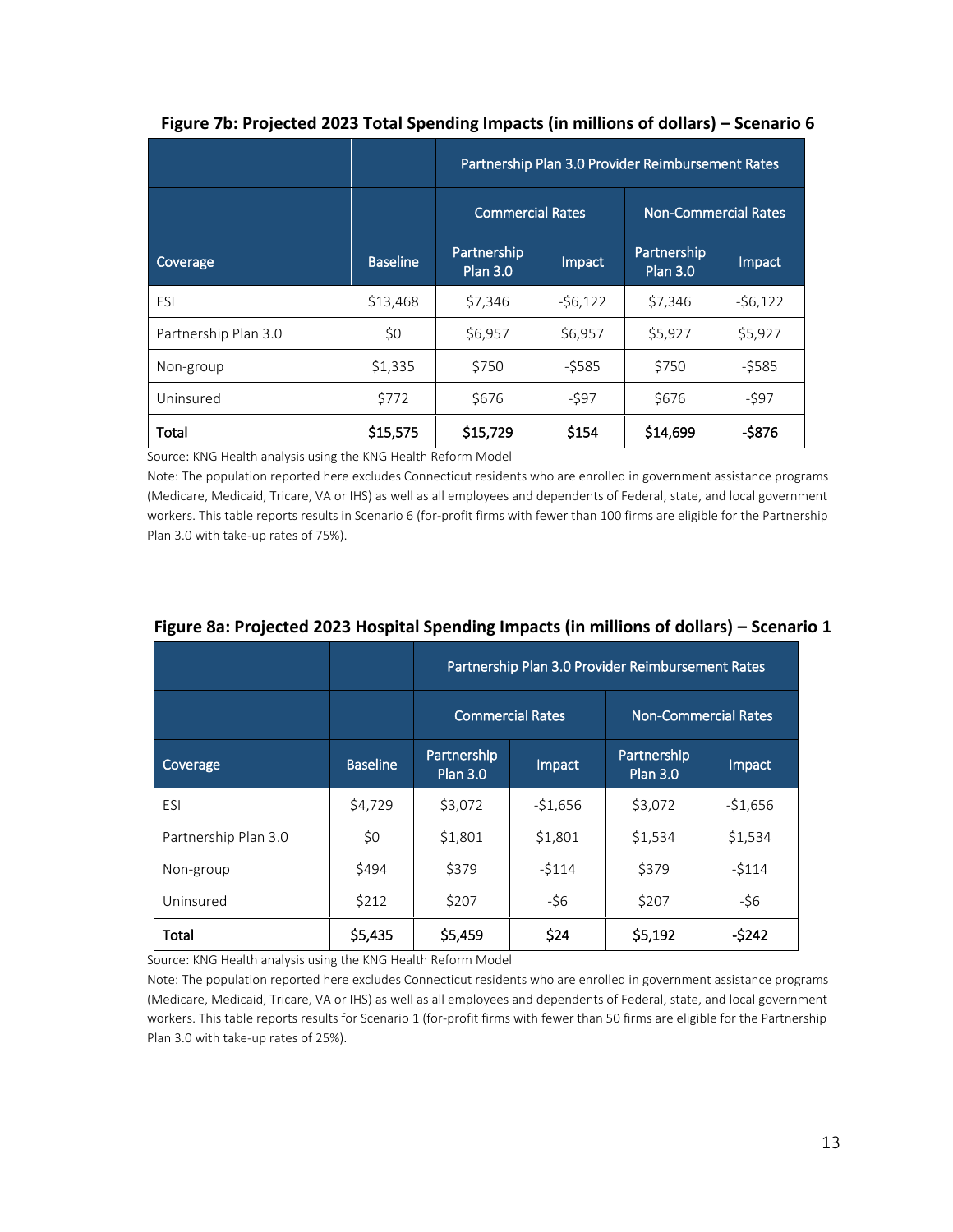|                      |                 | Partnership Plan 3.0 Provider Reimbursement Rates |           |                                |           |                             |  |
|----------------------|-----------------|---------------------------------------------------|-----------|--------------------------------|-----------|-----------------------------|--|
|                      |                 | <b>Commercial Rates</b>                           |           |                                |           | <b>Non-Commercial Rates</b> |  |
| Coverage             | <b>Baseline</b> | Partnership<br><b>Plan 3.0</b>                    | Impact    | Partnership<br><b>Plan 3.0</b> | Impact    |                             |  |
| ESI                  | \$4,729         | \$2,548                                           | $-52,180$ | \$2,548                        | $-52,180$ |                             |  |
| Partnership Plan 3.0 | \$0             | \$2,476                                           | \$2,476   | \$2,109                        | \$2,109   |                             |  |
| Non-group            | \$494           | \$299                                             | $-5194$   | \$299                          | $-5194$   |                             |  |
| Uninsured            | \$212           | \$185                                             | $-528$    | \$185                          | $-528$    |                             |  |
| Total                | \$5,435         | \$5,508                                           | \$73      | \$5,141                        | $-5293$   |                             |  |

#### **Figure 8b: Projected 2023 Hospital Spending Impacts (in millions of dollars) – Scenario 6**

Source: KNG Health analysis using the KNG Health Reform Model

Note: The population reported here excludes Connecticut residents who are enrolled in government assistance programs (Medicare, Medicaid, Tricare, VA or IHS) as well as all employees and dependents of Federal, state, and local government workers. This table reports results in Scenario 6 (for-profit firms with fewer than 100 firms are eligible for the Partnership Plan 3.0 with take-up rates of 75%).

Figure 9 provides the estimated additional state revenue required under the Partnership Plan 3.0 to replace lost tax revenue and ensure financial sustainability of the plan without reducing provider reimbursement rates. The state would need to compensate for both the lost tax revenue as well as the healthcare expenditures that exceed what is collected through premiums. For the scenario with 75% take up and small firms defined as those with fewer than 100 employees (Scenario 6), we estimate that the state would need to collect an extra \$1,152 million in 2023. For the scenario with 25% take up and small firms defined as those with fewer than 50 employees (Scenario 1), we estimate that the state would need to collect an extra \$816 million to the Partnership Plan 3.0 for it to be sustainable.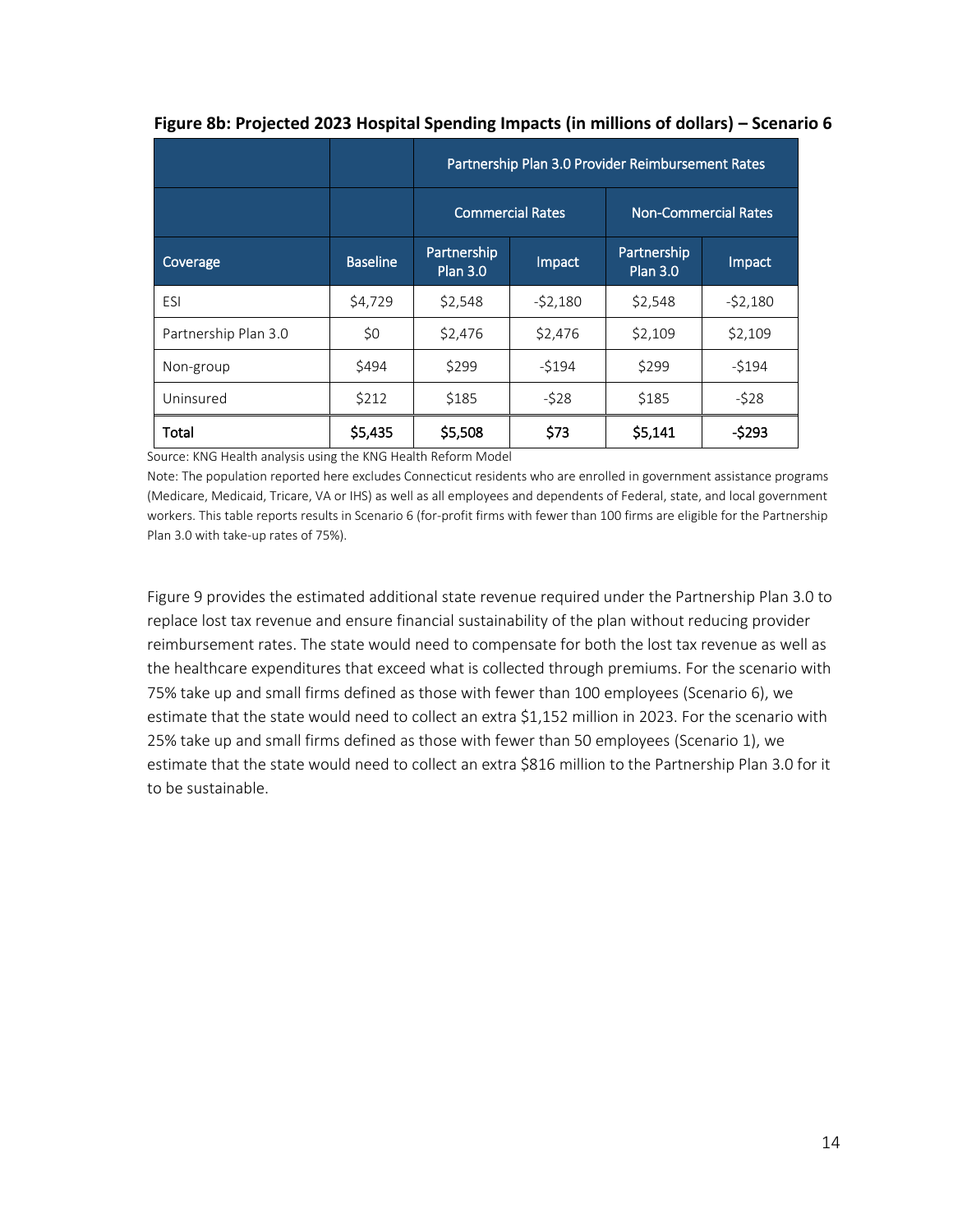|                                           |                | For-profit Firms with Fewer than 50<br>Employees, Non-profits, and Unions |                       | For-profit Firms with Fewer than 100<br>Employees, Non-profits, and Unions |                 |                 |
|-------------------------------------------|----------------|---------------------------------------------------------------------------|-----------------------|----------------------------------------------------------------------------|-----------------|-----------------|
|                                           | 25% Take<br>Up | 50% Take<br>Up                                                            | <b>75% Take</b><br>Up | 25% Take<br>Up                                                             | 50% Take<br>Up. | 75% Take<br>Up. |
| Tax Revenue<br>Lost                       | \$71.3         | \$85.5                                                                    | \$112.4               | \$77.6                                                                     | \$94.5          | \$122.2         |
| Unaccounted<br>for Health<br>Expenditures | \$745.1        | \$830.5                                                                   | \$959.4               | \$787.2                                                                    | \$896.9         | \$1,029.6       |
| Total                                     | \$816.4        | \$916.0                                                                   | \$1,071.8             | \$864.8                                                                    | \$991.4         | \$1,151.8       |

**Figure 9: Additional Funding Needed to Replace Lost Tax Revenue and Sustain Partnership Plan 3.0 without Reducing Provider Reimbursement Rates in 2023 (in Millions)**

Source: KNG Health analysis using the KNG Health Reform Model

#### <span id="page-19-0"></span>**IV. Discussion**

 $\overline{a}$ 

Several states legislatures have introduced or are considering establishing a public option.<sup>14</sup> The proposals differ in important ways, such as the level of the state control and the approach to provider reimbursement. In this study, we examined the potential effects of one such plan in Connecticut, whose legislature has debated a public option over the last few legislative sessions. The Connecticut public option, as specified in SB 842, would expand access to a state-administered insurance plan to small businesses, non-profit organizations of any size, and unions. The plan would be tied to the insurance plan offered to state employees, which is a generous health insurance plan with low co-payments and out-ofpocket spending caps. The bill, however, does not specify provider reimbursement rates.

The impact of a public option on insurance coverage, health care spending, providers, and state budgets, depends on several factors. An eligible entity's decision to enroll in the public option will depend on plan premiums, benefits, deductibles, and copayments. The impact on healthcare spending will depend on, among other factors, provider reimbursement rates, while the impact on state budgets will depend on medical spending, premiums collected, and tax revenue. Critics of the Connecticut public option proposal have raised a few concerns, including its effects on tax revenue, if ESI moves from private insurance to a state plan. In addition, the existing public option in the state, for which eligibility is limited to municipalities and other non-state government entities (i.e., Partnership Plan 2.0), appears to be underfunded. If the new public option is also underfunded, the state would need to raise premiums or use other tax revenue and/or cut provider reimbursement rates to maintain the financial health of the plan.

We examine the potential impact of expanding a public option in Connecticut to small employers, nonprofit organizations, and unions. We model several scenarios that vary in terms of definition of a small

<sup>14</sup> California Health Care Foundation. State Public Options: Comparing Models from Across the Country. CHCF Issue Brief. March 2021. Accessed at https://www.chcf.org/wp-content/uploads/2021/03/StatePublicOptionsComparingModelsAcrossCountry.pdf